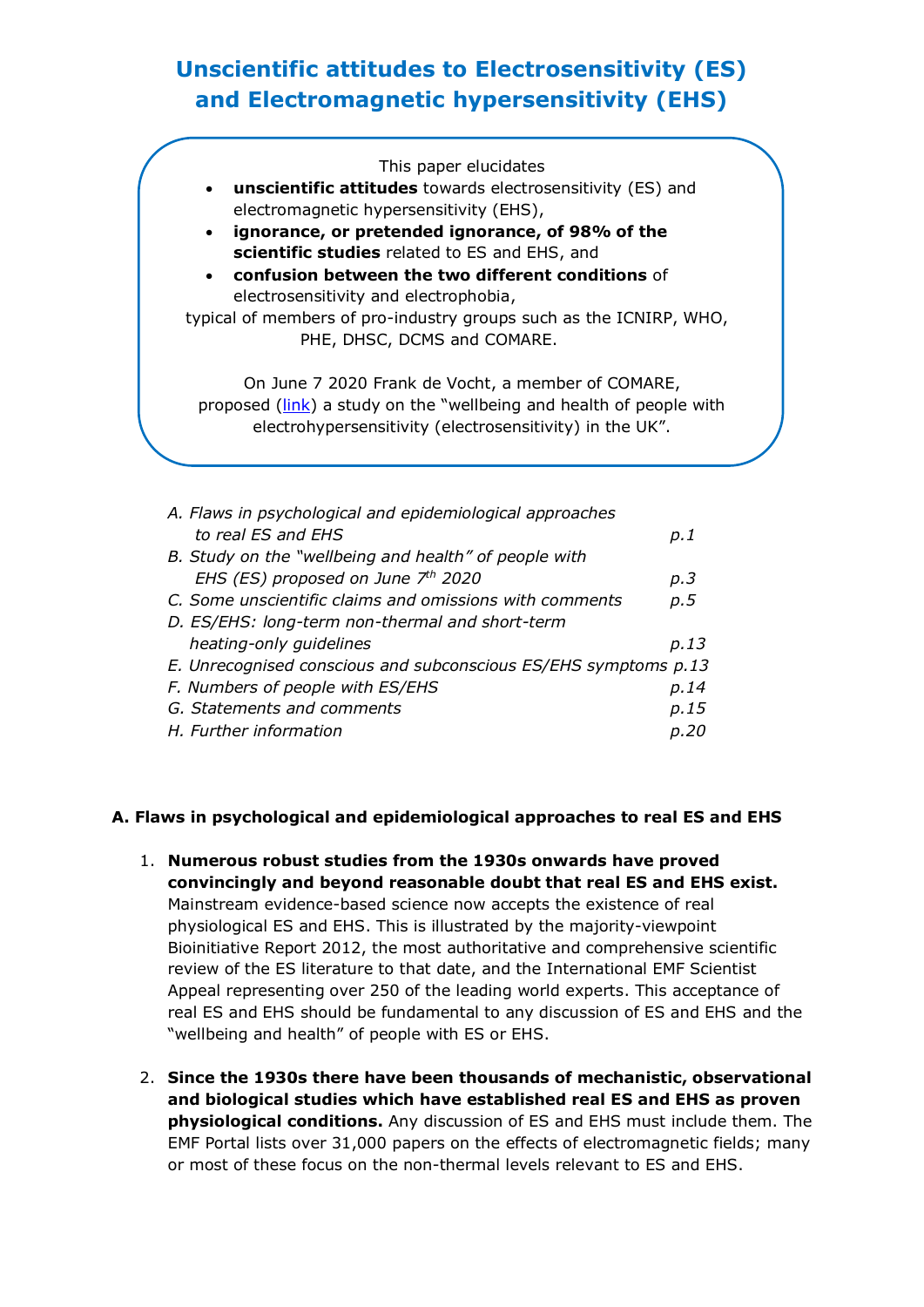- 3. **Up to perhaps 98% of studies related to ES, EHS, their symptoms, mechanisms and associated effects, support the existence of nonthermal effects relevant to the conditions of real ES and EHS.** Only perhaps some 2% or fewer of similar studies may support electrophobia, the different psychological condition based on a nocebo effect with prior cognitive conditioning. The condition of electrophobia affects about 1% of people with EHS.
- 4. Some invalidated claims about the supposed lack of proof for ES and EHS depend on **aspects of epidemiology which are flawed as regards ES and EHS**, especially as regards provocation studies. Valid provocation studies need to record results, not averages, for each individual and not as averages (the WHO definition of EHS states it is an individual or ideopathic condition and thus differs between individuals, known since 1873), cover subliminal as well as conscious effects, address the windows of frequencies and specific waveforms to which a particular person is especially sensitive, and include cumulative and/or delayed effects. A study needs to have 100 subjects or over if subjects are unscreened for having real EHS and the study is to have the power to detect a single subject with EHS if the condition affects 1% of the population. Where the provocation studies are conducted properly they can show 100% positive results, confirming that ES and EHS are real physiological conditions.
- 5. **The World Health Organization defines ES and EHS as an environmental intolerance**. All environmental intolerances, such as to allergens, animals like cats and dogs, chemicals, cigarette smoke, cleaning agents, moulds, perfumes, pollens, toxic fumes and vehicle exhaust, generate human responses in a varied intensity pattern depending on the individual person. When aggregated, the total responses match normal distribution or a bell-shaped curve. Thus, a few people show no conscious or only subliminal intolerance, most show moderate intolerance or to just a few environmental toxins, and a few show extreme intolerance which can trigger hyper-sensitivity in a small number of people. This well-established analysis of environmental intolerances is not accepted and applied by the few sceptics of real ES and EHS who are members of pro-industry groups such as the ICNIRP, WHO, PHE, DHSC, DCMS and COMARE, despite its proof in the scientific literature since 1932.
- 6. The few people still denying, or professing uncertainty about, the existence of real ES and EHS **often base their beliefs on Schwan's invalidated heating hypothesis of 1953**. This includes members of pro-industry groups like ICNIRP, WHO, PHE, DHSC, DCMS and COMARE. These people adopt the minority viewpoint denying non-thermal effects, although in mainstream science nonthermal effects were established as primary by 1930, with heating as a secondary effect.
- 7. **To deny real physiological ES and EHS symptoms** as caused by EMFs is **invalidated in the light of two common uses of such non-thermal EMFs:**
	- Adverse ES and EHS non-thermal effects are the basis of much modern **electronic warfare**.
	- Therapeutic ES and EHS non-thermal effects are the basis of many modern **medical procedures**.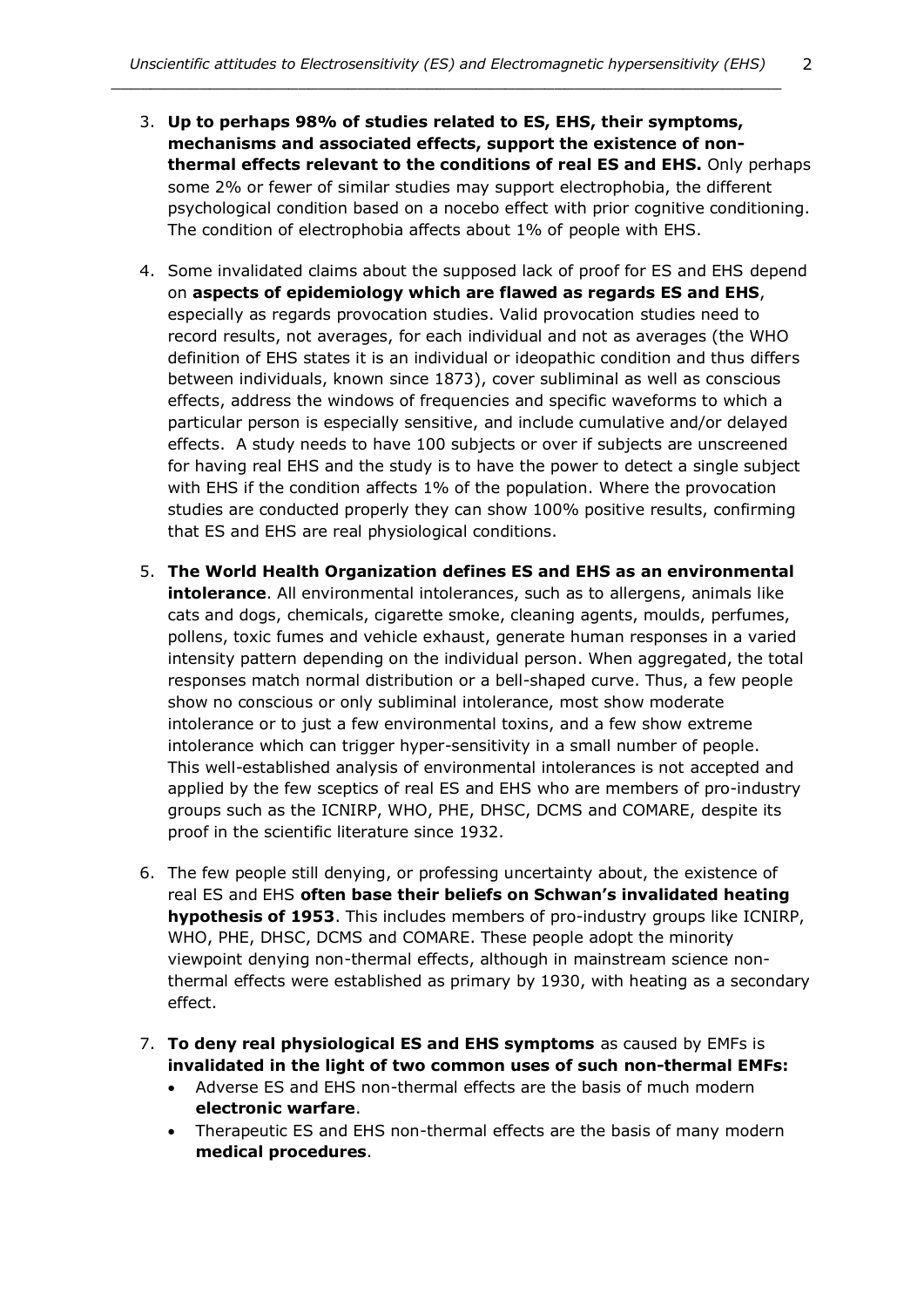#### **B. Study on the "wellbeing and health" of people with EHS (ES) proposed on June 7th 2020**

- 1. The research proposal by Frank de Vocht and Beki Langford "to study wellbeing and health of people with electrohypersensitivity (electrosensitivity) in the UK" **lacks the necessary mainstream conceptual and evidence-based background**, if de Vocht's writings so far are an accurate reflection of his viewpoint. Any such valid study should be founded on the established mainstream scientific evidence, where the majority viewpoint in the east since 1935 and in the west since 2008 has accepted non-thermal effects including "electrohypersensitivity (electrosensitivity)". This mainstream conceptual scientific basis is essential for designing a valid study of people with ES and EHS where the expert physicians recommend avoidance of EMF toxins and pollution as the key protocol in reducing specific ES and EHS symptoms.
- 2. As explained above, there are many studies proving beyond reasonable doubt the existence of ES and EHS. There have already been a number of studies relating to the "wellbeing and health" of people with EHS (ES). See, for instance:
	- o Bevington M: "The Prevalence of People with Restricted Access to Work in Manmade Electromagnetic Environments" (2019) [Article.](https://www.ommegaonline.org/article-details/The-Prevalence-of-People-With-Restricted-Access-to-Work-in-Man-Made-Electromagnetic-Environments/2402)
	- o Carlsson F et al.: "Prevalence of annoyance attributed to electrical equipment and smells in a Swedish population, and relationship with subjective health and daily functioning" (2005) [Abstract.](https://www.ncbi.nlm.nih.gov/pubmed/15925670)
	- $\circ$  Eltiti S et al.: "Development and evaluation of the electromagnetic hypersensitivity questionnaire" (2007) [Article.](http://citeseerx.ist.psu.edu/viewdoc/download?doi=10.1.1.905.2661&rep=rep1&type=pdf)
	- o Gibson PR et al.: "Unmet health care needs for persons with environmental sensitivity" (2018) [Article.](https://www.ncbi.nlm.nih.gov/pmc/articles/PMC4315542/pdf/jmdh-8-059.pdf)
	- o Johansson O: "Electrohypersensitivity: a functional impairment due to an inaccessible environment" (2015) [Article.](http://www.bemri.org/publications/electrosensitivity/464-johansson-2015-functional-impairment/file.html)
	- o Kato Y et al.: "Reported functional impairments of electrohypersensitive Japanese: A questionnaire survey" (2012) [Abstract.](http://www.ncbi.nlm.nih.gov/pubmed/?term=22458999)

A new study would need to build on the information already available in such studies, based on the established existence of ES/EHS known since 1932. *See also: Further Information.*

- 3. If the study intends to survey the "well-being and health" of **people with real ES and EHS**, it needs to **screen all its subjects to identify those with real physiological ES and EHS according to the existing established protocols for diagnosis of real ES and EHS.** Otherwise, anyone claiming to be ES or EHS will be accepted, whether they are or not, likely making the results unreliable or even meaningless.
- 4. If the study is intended to survey the "well-being and health" of **people with electrophobia, they do not need screening for having the condition since electrophobia is by definition self-diagnosed**, as opposed to people with ES and EHS who often need screening. Therefore any results drawn about the nature of the "wellbeing and health" of people with electrophobia would be valid without prior screening. However these results would be irrelevant to people with real ES and EHS, except for the 1% who also suffer from electrophobia.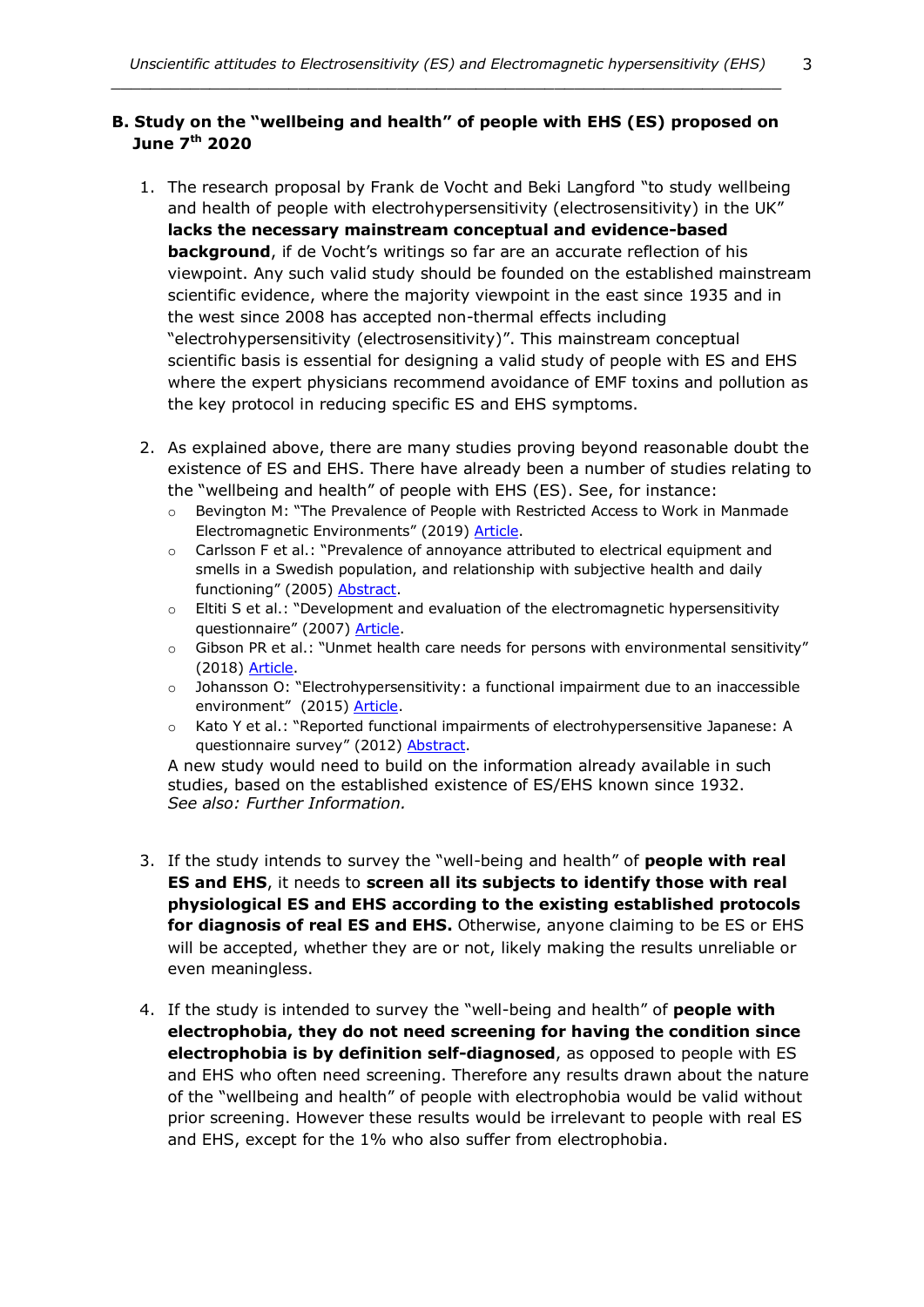4

*\_\_\_\_\_\_\_\_\_\_\_\_\_\_\_\_\_\_\_\_\_\_\_\_\_\_\_\_\_\_\_\_\_\_\_\_\_\_\_\_\_\_\_\_\_\_\_\_\_\_\_\_\_\_\_\_\_\_\_\_\_\_\_\_\_\_\_\_*

- 5. **If the study confuses the two different conditions of ES/EHS and electrophobia, it will lack the conceptual apparatus to evaluate the effectiveness of protection from, or elimination of EMFs and RFR, for improving the "wellbeing and health" of people with ES and EHS caused by these environmental toxins.** This elimination or protection from EMFs and RFR is the key and essential element in any assessment of the "wellbeing and health" of a person with real ES and EHS. In contrast, this elimination or protection from EMFs and RFR is not an essential conceptual constituent for people with electrophobia, since the extent of their electrophobia is dependent on various elements in their conceptual framework and cognitive prior conditioning as regards the presence or absence, known or unknown, of EMFs and RFR. In addition their attitudes can be altered through cognitive behavioural therapy, something largely impossible with the different conditions of ES and EHS.
- 6. The proposed research seems to follow and update PHE/HPA's flawed, damaging, and widely criticised **Irvine review** of 2005.
- 7. The seven fundamental points about ES and EHS listed above in section A are crucial to any study design on people with real physiological ES and EHS. **Any prior conceptual assumption denying the mainstream majority viewpoint accepting the existence of these two conditions of real ES and EHS** could compromise or invalidate any findings and conclusions as to the motivation, causation, activities, wellbeing, health and lifestyle recorded by most people with ES and EHS.

This is particularly true of the nature of ES and EHS as

(a) an **individual** condition, unique to a single person, where averaged conclusions may be irrelevant for that and other individuals,

(b) an **environmental intolerance, causing functional impairment**, not a disease as yet unrecognised and undefined, nor a psychological state dependent of prior cognitive conditioning, and

(c) **long-term non-thermal effects, sometimes with acute symptoms**, where the invalidated short-term heating hypothesis, still held by members of pro-industry groups such as the ICNIRP, WHO, PHE, DHSC, DCMS and COMARE, is irrelevant.

8. The survey where possible should relate the "wellbeing and health" of people with ES and EHS to **long-term non-thermal international safety guidelines**, such as Bioinitiative 2012, EUROPAEM EMF Guidelines 2016, IGNIR 2018 and Seletun 2010. Short-term (6 or 30 minutes), averages, and only heating effects, as used in the WHO's obsolete ICNIRP guidelines are not protective for long-term nonthermal effects and are irrelevant to people with real ES and EHS, since these are long-term and non-thermal conditions.

There is a substantial difference between the two types of guidelines. In terms of power density measured in microWatts per metre squared, the international longterm guidelines safety limits are some ten million times lower than the obsolete ICNIRP short-term heating-only guidelines.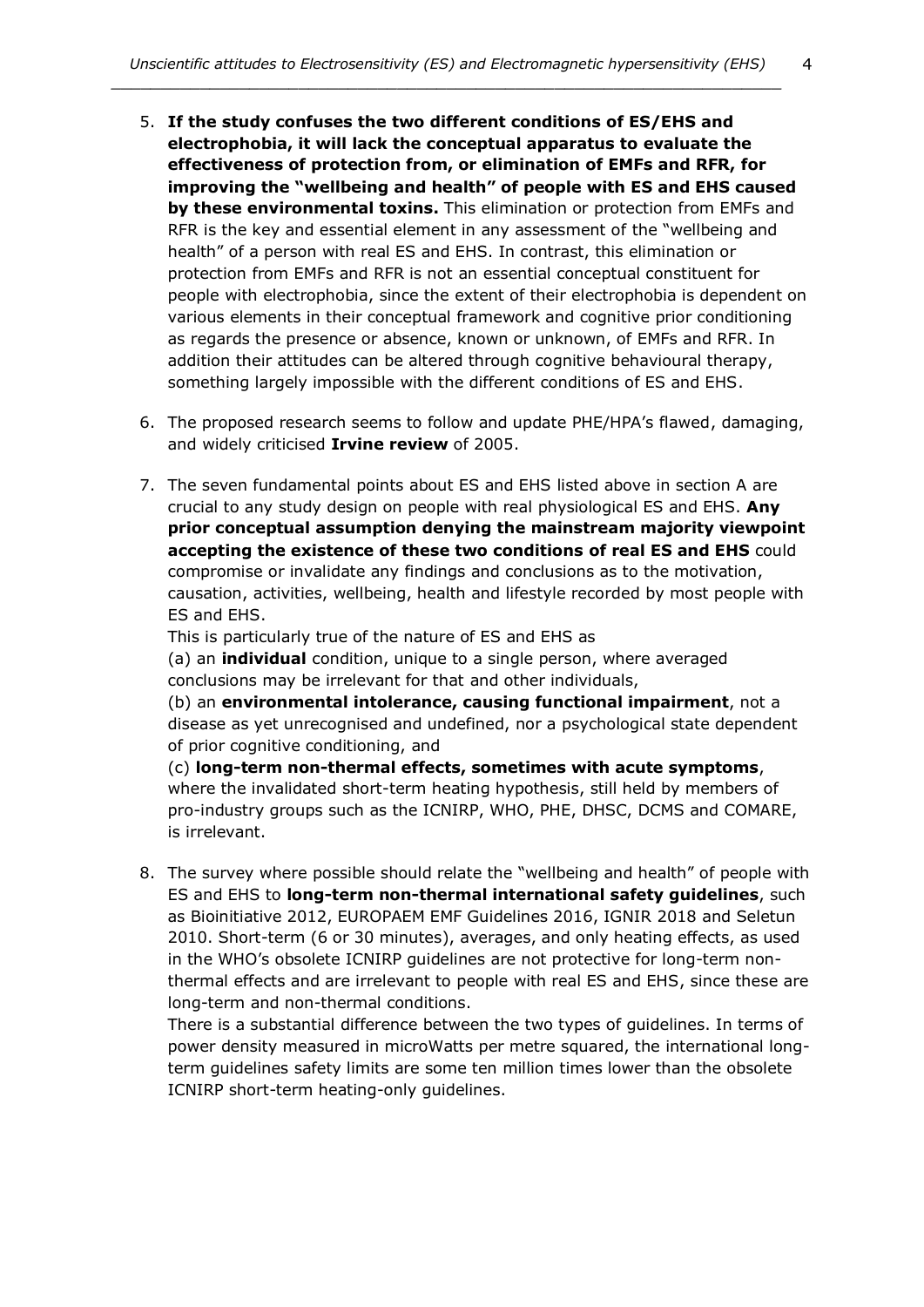# **C. Some unscientific claims or omissions with comments**

|                | <b>Unscientific claim</b><br>or omission                                                                                                              | Comment                                                                                                                                                                                                                                                                                                                                                                                                                                                                                                          |
|----------------|-------------------------------------------------------------------------------------------------------------------------------------------------------|------------------------------------------------------------------------------------------------------------------------------------------------------------------------------------------------------------------------------------------------------------------------------------------------------------------------------------------------------------------------------------------------------------------------------------------------------------------------------------------------------------------|
| $\mathbf{1}$   | ES/EHS is a 'disease'.                                                                                                                                | There is no evidence for how ES/EHS is an<br>infectious, hereditary, deficiency or<br>physiological disease.<br>Since the 1960s mainstream evidence-based<br>science has regarded ES/EHS as a multi-<br>systemic condition affecting the central nervous<br>system etc. where the body's homeostasis is<br>upset by an exogenous toxic insult.                                                                                                                                                                   |
| $\overline{2}$ | ES/EHS is a communicable<br>disease.<br>It can be communicated by<br>watching a video on health<br>harm from Wiifi or by seeing a<br>5G transmitter.  | ES/EHS is not a disease and is not<br>communicable.<br>ES/EHS is an intolerance of an environmental<br>toxin.<br>'Communicable' applies only to electrophobia.                                                                                                                                                                                                                                                                                                                                                   |
| 3              | ES/EHS is not an intolerance.                                                                                                                         | The World Health Organization defines ES/EHS<br>as an 'intolerance'.                                                                                                                                                                                                                                                                                                                                                                                                                                             |
| 4              | ES/EHS is not dependent on the<br>physical environment for people<br>who are ES/EHS, but instead on<br>psychological prior cognitive<br>conditioning. | ES/EHS is established as dependent on the<br>physical environment for people with ES/EHS.<br>People with ES/EHS who are, for instance, also<br>blind, or unaware of their environmental EMF,<br>or are children without prior cognitive<br>conditioning, can suffer ES/EHS. Therefore<br>ES/EHS cannot be psychological or the same as<br>electrophobia or IEI-EMF because it depends on<br>the impact of established environmental toxins.<br>The World Health Organization defines ES/EHS<br>as environmental. |
| 5              | ES/EHS is not a systemic<br>condition related to alterations<br>of the central nervous system<br>etc.                                                 | It has been known since the 1960s that<br>ES/EHS is a systemic condition related to<br>alterations of the central nervous system etc.                                                                                                                                                                                                                                                                                                                                                                            |
| 6              | ES/EHS is never genetic.                                                                                                                              | Scientific studies have shown that people with<br>real ES and EHS are nearly 10 ten more likely<br>than others to have a particular genetic<br>haplotype.<br>Established genetic effects include DNA<br>alterations and breaks, genomic instability, and<br>gene expression as relating to and causing ES<br>symptoms.                                                                                                                                                                                           |
| 7              | ES/EHS is probably<br>psychological in origin.                                                                                                        | There is no convincing, consistent or conclusive<br>evidence that ES/EHS has a psychological<br>origin, although in about 1% of cases people<br>with ES/EHS also have electrophobia (EPh).                                                                                                                                                                                                                                                                                                                       |

5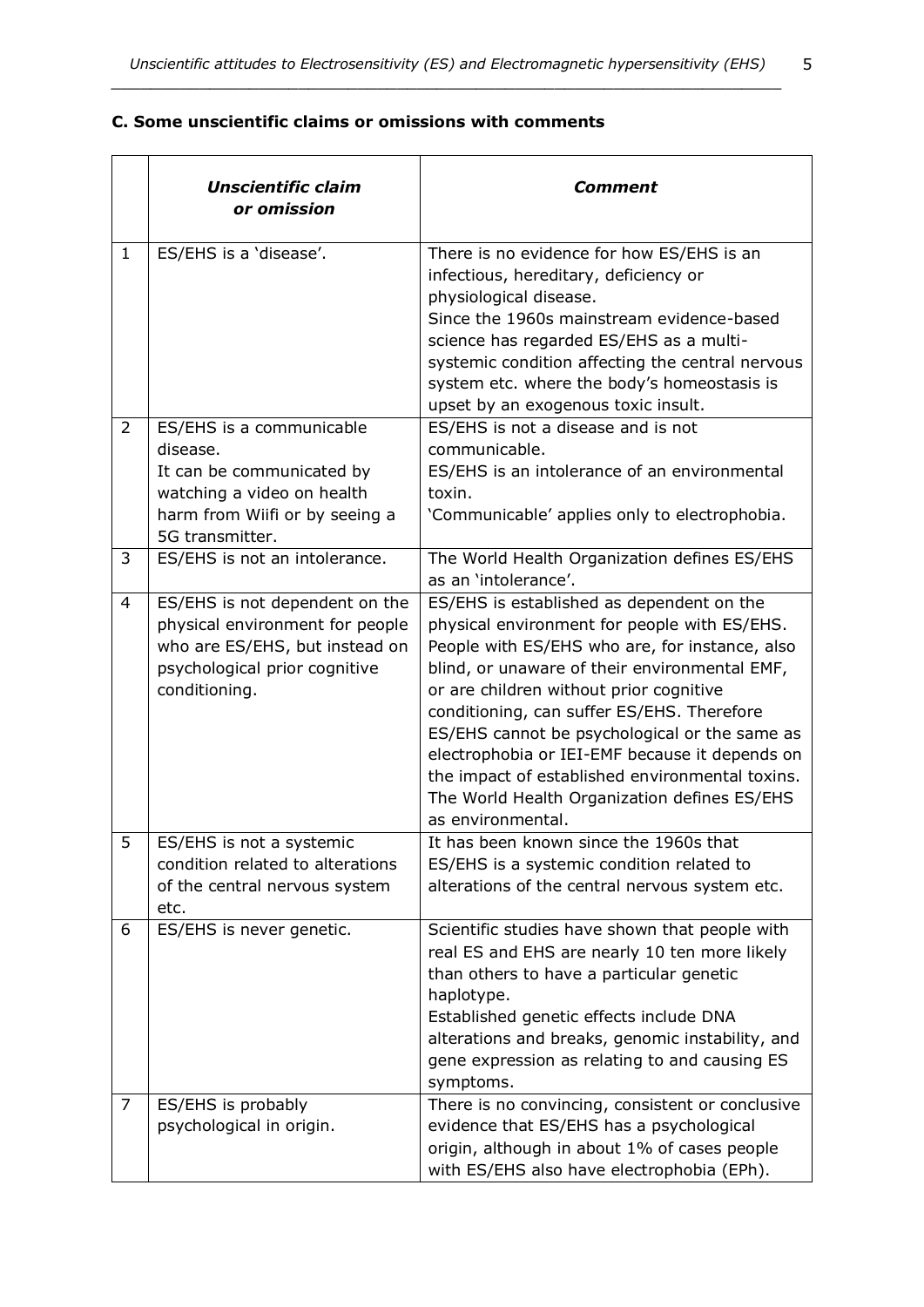|        |                                    | Studies have proven that ES is not a nocebo                  |
|--------|------------------------------------|--------------------------------------------------------------|
|        |                                    | effect and that it is a real physiological                   |
|        |                                    | condition not related directly to heating.                   |
|        |                                    | In contrast, EPh is by definition psychological in           |
|        |                                    | origin.                                                      |
| 8      | ES/EHS and Electrophobia are       | ES/EHS and Electrophobia are two separate                    |
|        | the same condition.                | conditions. All humans are physically                        |
|        |                                    | electrosensitive since being electrosensitive is a           |
|        |                                    | prerequisite to being alive. Humans vary in                  |
|        |                                    | their degree of sensitivity, as known since                  |
|        |                                    | 1873, with some becoming hyper-sensitive,                    |
|        |                                    | discovered in 1932.                                          |
|        |                                    | In contrast, some people can also suffer the                 |
|        |                                    | different condition of psychological                         |
|        |                                    | electrophobia, known since 1903.                             |
| 9      | ES/EHS has always been the         | Electrosensitivity has been known and                        |
|        | same as electrophobia.             | described as a physical condition since the 18 <sup>th</sup> |
|        |                                    | century.                                                     |
|        |                                    | Electrophobia has been described as a separate               |
|        |                                    | condition from ES/EHS since 1903.                            |
|        |                                    | The two conditions were deliberately confused                |
|        |                                    | in 2004 at a conference under Repacholi, then                |
|        |                                    | working for the WHO but a long-term supporter                |
|        |                                    | of the wireless industry and part of the small               |
|        |                                    | cartel trying to deal with 'the EMF problem' by              |
|        |                                    | denying ES/EHS to help the wireless industry.                |
| 10     | Electrosensitivity occurs only if  | Electrosensitivity can have conscious and/or                 |
|        | there are conscious symptoms,      | subconscious symptoms. Some 79% or the                       |
|        | not with subconscious              | population can show subconscious objective                   |
|        | symptoms.                          | symptoms if they live close to a phone mast as               |
|        |                                    | opposed to living far away from a mast.                      |
| $11\,$ | The number of people with          | Up to 79% of the population (53 million in the               |
|        | Electrosensitivity is very small.  | UK) can show conscious or subconscious                       |
|        |                                    | electrosensitivity symptoms near a mast.                     |
|        |                                    | 800,000 people in the UK (1.2%), according to                |
|        |                                    | government-sponsored surveys, are seriously                  |
|        |                                    | affected by EM exposure, such as from phone                  |
|        |                                    | masts, Wifi, smart meters, mobile and cordless               |
|        |                                    | phones and Bluetooth.                                        |
| 12     | Electrosensitivity symptoms are    | Electrosensitivity symptoms can be conscious                 |
|        | only immediate and short-term,     | and immediate. They can also be subconscious,                |
|        | such as headaches, heart           | delayed - often for 12-24 hours - and long-                  |
|        | palpitations, nosebleeds, and      | term, such as cancers, cardiovascular damage,                |
|        | incontinence.                      | infertility, and neurological illness.                       |
| 13     | Electrosensitivity is not included | Since 2000 international classifications of ICD-             |
|        | under ICD-10.                      | 10 have included Electrical Allergy and harm                 |
|        |                                    | from non-ionizing radiation, as well as the                  |
|        |                                    | different condition of psychological                         |
|        |                                    | electrophobia.                                               |

6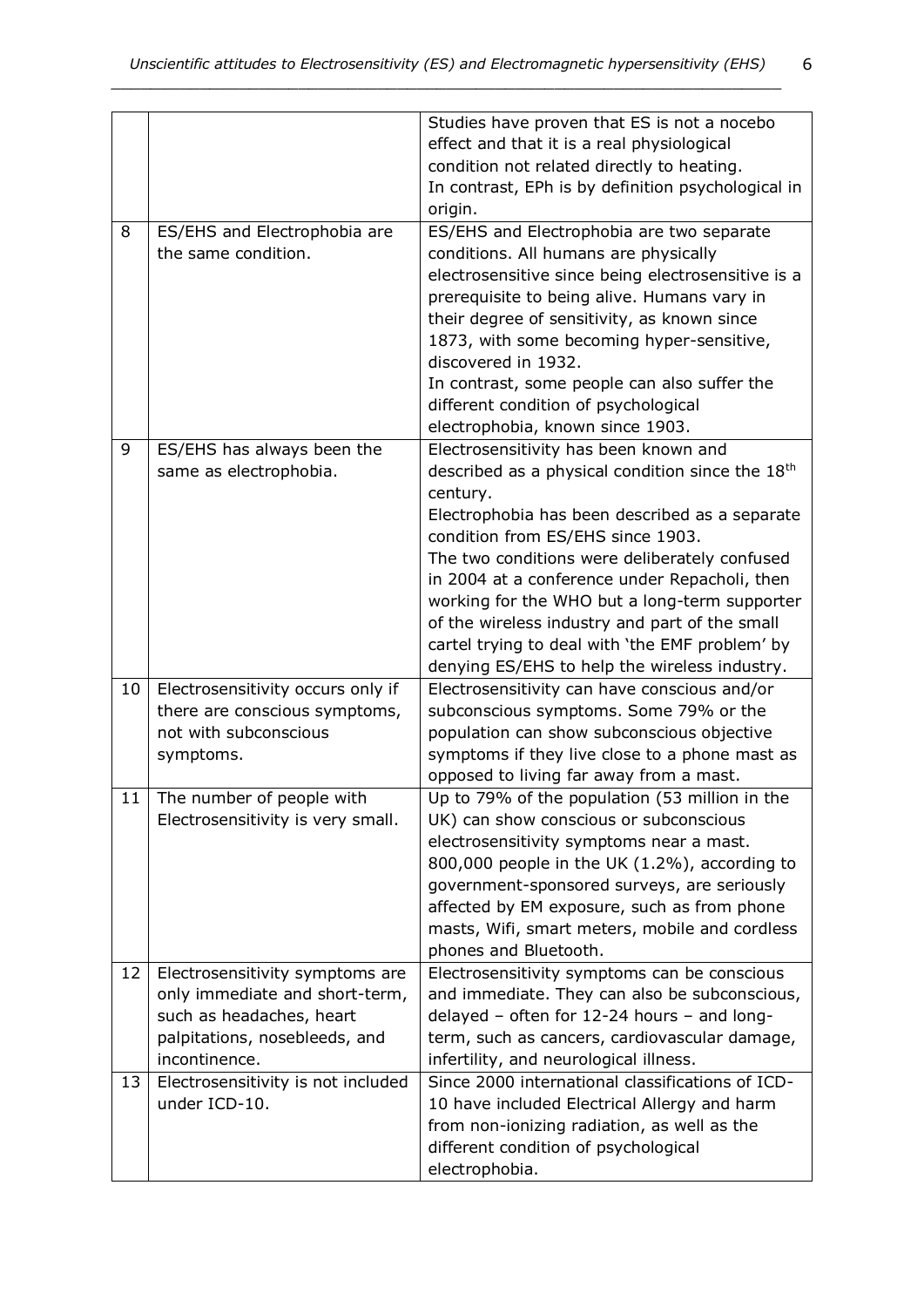| 14 | Electrosensitivity was            | Electrosensitivity symptoms have been             |
|----|-----------------------------------|---------------------------------------------------|
|    | discovered in the 1980s among     | recorded since 1762 among scientists              |
|    | people suffering ill health from  | experimenting with electricity, and since 1873    |
|    | visual display units (VDUs).      | it has been known that individuals have           |
|    |                                   | differing levels of sensitivity. Since 1889       |
|    |                                   | symptoms have been generally recognised with      |
|    |                                   | electromagnetic hypersensitivity first described  |
|    |                                   | in 1932 in Germany. EHS was established           |
|    |                                   | through detailed surveys of thousands of          |
|    |                                   | sufferers in the 1960s and early 1970s. VDUs      |
|    |                                   | were later just one of many causes of ES/EHS.     |
| 15 | The first generalised             | The first recorded experiment on human            |
|    | experiments on human              | sensitivity to wireless electric fields was in    |
|    | sensitivity, such as ES/EHS, to   | 1729. The first small-scale frequency-specific    |
|    | wireless electric fields were     | provocation study was by Smith before 1989,       |
|    | provocation studies from 1991.    | achieving 100% success, and the first large-      |
|    |                                   | scale blinded provocation study was by Rea et     |
|    |                                   |                                                   |
|    |                                   | al. of 1991, which again showed 100% positive     |
|    |                                   | effects of human sensitivity to wireless electric |
|    |                                   | fields for people with ES/EHS.                    |
| 16 | The first study on the effects of | The first study on the ES/EHS effects of RF       |
|    | RF radiation from masts was in    | radiation from radio masts was in 1932, when      |
|    | 2006.                             | the specific symptoms of ES/EHS were              |
|    |                                   | recorded.                                         |
|    |                                   | In 1996 higher cancer rates were found nearer     |
|    |                                   | to a TV mast as opposed to further away.          |
|    |                                   | In 1998 ES/EHS symptoms were shown from           |
|    |                                   | mobile phones handsets.                           |
|    |                                   | In 2002 ES/EHS symptoms were shown closer         |
|    |                                   | to phone masts as opposed to further away.        |
|    |                                   | In 2004 higher cancer rates were found nearer     |
|    |                                   | to phone masts rather than further away.          |
| 17 | Electrosensitivity symptoms are   | Since 1953 electrosensitivity symptoms have       |
|    | not related to electronic warfare | been a key factor in electronic warfare, and      |
|    | or covert use against civilians.  | since the 1980s they have been used in covert     |
|    |                                   | operations, such as against UK citizens at        |
|    |                                   | Greenham Common and in Northern Ireland.          |
|    |                                   | All middle eastern wars since the 1990s have      |
|    |                                   | made extensive use of electronic devices          |
|    |                                   | causing electrosensitivity symptoms. The USA      |
|    |                                   | army instituted a research programme to see if    |
|    |                                   | it could reduce these electrosensitivity          |
|    |                                   | symptoms among its own troops.                    |

7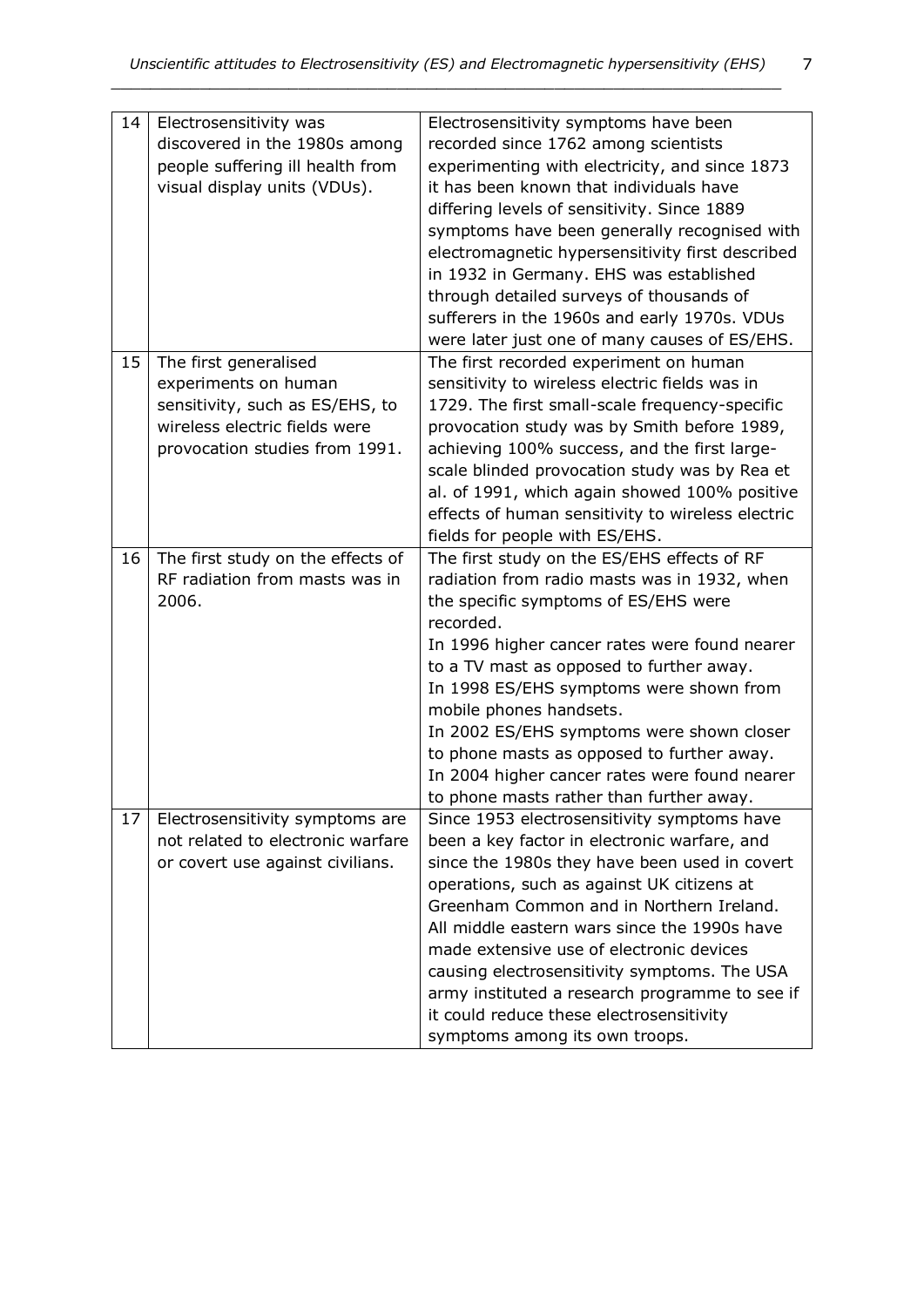8

| 18 | Provocation studies have not<br>proved the existence of ES/EHS. | Provocation studies have proved the existence<br>of ES/EHS. |
|----|-----------------------------------------------------------------|-------------------------------------------------------------|
|    |                                                                 |                                                             |
|    |                                                                 | Epidemiology with small-scale studies involving             |
|    |                                                                 | short-term and immediate conscious effects                  |
|    |                                                                 | often cannot assess ES/EHS. It requires over                |
|    |                                                                 | 100 unscreened subjects to find one subject                 |
|    |                                                                 | with a condition with a prevalence of 1%. No                |
|    |                                                                 | single laboratory study has had this power in               |
|    |                                                                 | the UK yet.                                                 |
|    |                                                                 | In the USA in 1991 Rea et al. found in a                    |
|    |                                                                 | provocation study of 100 subjects 100%                      |
|    |                                                                 | positive reactions from all their consistent ES             |
|    |                                                                 | subjects. To do this they had to test each                  |
|    |                                                                 | person individually and record their results                |
|    |                                                                 | individually and then eliminate the 84% who                 |
|    |                                                                 | claimed to be ES but did not react consistently             |
|    |                                                                 | to EMF provocations at the frequency and                    |
|    |                                                                 | signal format to which they were sensitised.                |
| 19 | Many provocation studies have                                   | So far, there has possibly been only one                    |
|    | proved the existence of                                         | provocation study confirming the existence of               |
|    | electrophobia or a nocebo                                       | electrophobia or a nocebo effect as opposed to              |
|    | effect.                                                         | real ES/EHS. Many claims about the existence                |
|    |                                                                 | of electrophobia or a nocebo effect are invalid             |
|    |                                                                 | assumptions derived without specific evidence               |
|    |                                                                 | from negative ES/EHS findings, not from                     |
|    |                                                                 | positive evidence of the effects of prior                   |
|    |                                                                 | cognitive conditioning.                                     |
|    |                                                                 | So far, there has been no provocation study to              |
|    |                                                                 | assess any overlap between people with real                 |
|    |                                                                 | ES/EHS and people with electrophobia.                       |
|    |                                                                 | Hospitals specialising in real ES/EHS report that           |
|    |                                                                 | about 1% of people with real ES/EHS also have               |
|    |                                                                 | psychological electrophobia.                                |
| 20 | EMFs and RFR do not have long-                                  | Up to about 79% of the population are ES.                   |
|    | term effects.                                                   | They show changes in objective biomarkers                   |
|    |                                                                 | when living in close proximity to phone masts               |
|    |                                                                 | compared with living further away.                          |
|    |                                                                 | Studies have also shown that living close rather            |
|    |                                                                 | than far from a mobile phone mast increases                 |
|    |                                                                 | the risk of cancers by up to 10 times.                      |
| 21 | ES/EHS cannot exist since they                                  | This is scientifically completely wrong.                    |
|    | would be non-thermal effects                                    | By 1930 it was established in the USA that                  |
|    | and adverse non-thermal                                         | adverse non-thermal effects are primary, and                |
|    | effects cannot exist, since the                                 | heating is only a secondary effect.                         |
|    | only adverse effect is the risk of                              | Many countries, such as Russia in 1935,                     |
|    | heating.                                                        | adopted non-thermal safety guidelines.                      |
|    |                                                                 | Now electronic warfare depends on adverse                   |
|    |                                                                 | non-thermal effects, and many hospital                      |
|    |                                                                 |                                                             |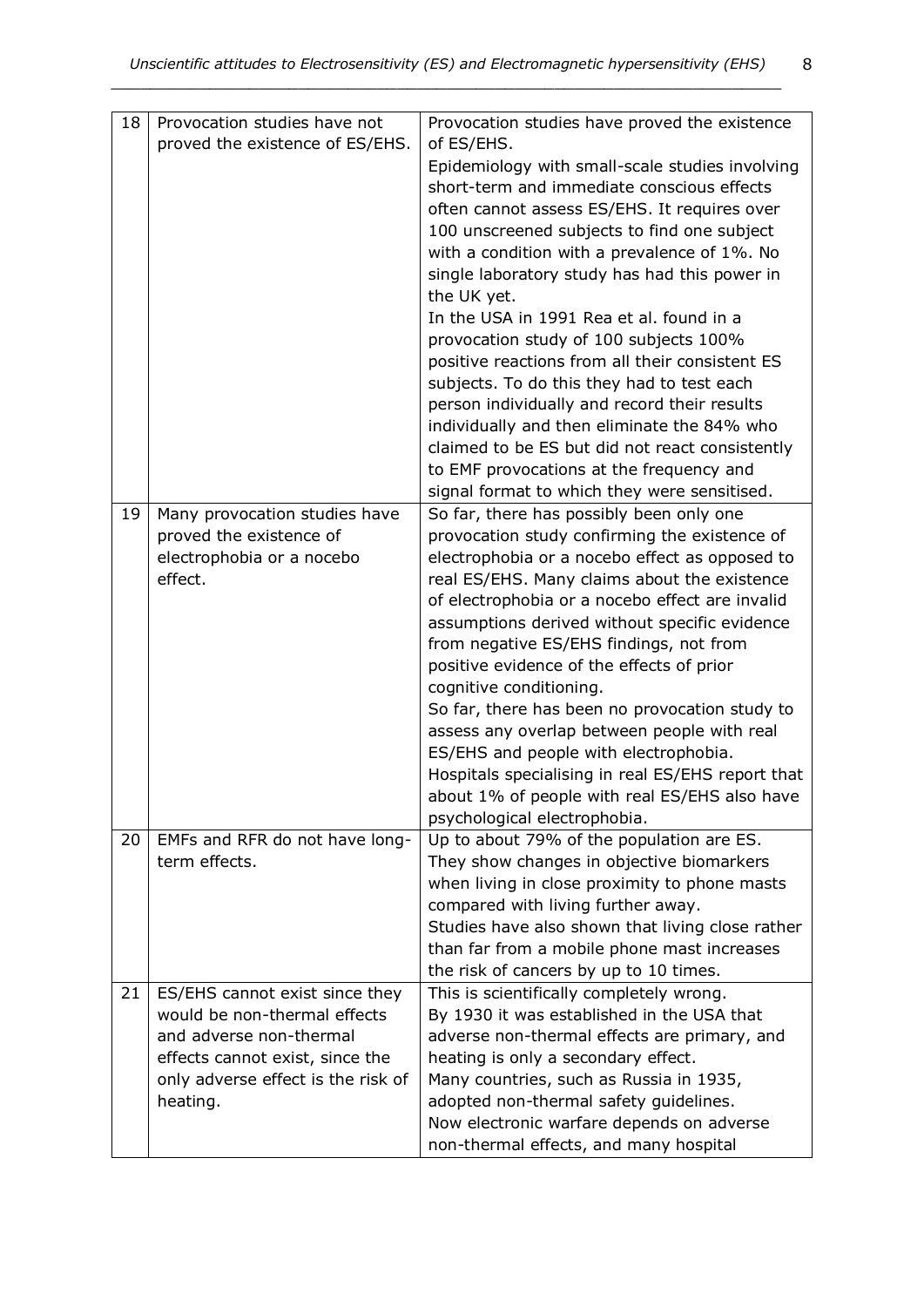9

|    |                                 | procedures now depend on therapeutic non-       |
|----|---------------------------------|-------------------------------------------------|
|    |                                 | thermal effects.                                |
|    |                                 | Members of ICNIRP, WHO, PHE, DHSC, DCMS         |
|    |                                 | and COMARE still cling to Schwan's 1953         |
|    |                                 | mistake in holding the minority viewpoint that  |
|    |                                 | heating is the only adverse effect. Mainstream  |
|    |                                 | and majority-viewpoint scientists have long     |
|    |                                 | accepted adverse non-thermal effects.           |
| 22 | ES/EHS do exist since non-      | Non-thermal exposure can and does cause         |
|    | thermal exposure does not       | cancer. This has been known since 1953 and      |
|    | cause cancer and therefore non- | confirmed for mobile phones by animal studies   |
|    | thermal exposure is unlikely to | in the 2018 NTP \$30 million study which        |
|    | cause ES/EHS.                   | showed 'clear evidence', its top category, that |
|    |                                 | mobiles cause cancer. Also in 2018 it was       |
|    |                                 | confirmed in the Ramazinni Institute study that |
|    |                                 | phone masts can cause cancer. Epidemiological   |
|    |                                 | studies confirmed in 1996 that TV masts can     |
|    |                                 | cause cancer and in 2004 that phone masts can   |
|    |                                 | cause cancer.                                   |
| 23 | ES/EHS cannot be diagnosed      | ES/EHS can be diagnosed with the help of        |
|    | except through self-diagnosis.  | reference to objective biomarkers.              |
|    |                                 |                                                 |
|    |                                 | Objective biomarkers for ES/EHS include         |
|    |                                 | cerebral blood perfusion, grey matter changes   |
|    |                                 | evident in 3d fMRI scans, levels of melatonin,  |
|    |                                 | histamine degranulation, oxidative stress etc.  |
|    |                                 | In contrast with ES/EHS, electrophobia by       |
|    |                                 | definition has to be diagnosed through self-    |
|    |                                 | diagnosis.                                      |
|    |                                 | In contrast, by definition electrophobia has to |
|    |                                 | be diagnosed through self-diagnosis, since it   |
|    |                                 | requires prior cognitive conditioning.          |
| 24 | There are no mechanisms for     | There are confirmed mechanisms for ES/EHS,      |
|    | ES/EHS.                         | VGCs were discovered in 1974, reduced           |
|    |                                 | melatonin and cryptochromes were confirmed      |
|    |                                 | by animal and human studies since then, along   |
|    |                                 | with numerous other established mechanistic     |
|    |                                 | pathways for both ES and EHS.                   |
| 25 | ES/EHS does not occur, or       | ES/EHS does occur, and ES/EHS symptoms are      |
|    | ES/EHS symptoms are not         | triggered, in natural non-manmade               |
|    | triggered, in natural, non-     | environments. It has been known since 1970      |
|    | manmade, EMF environments.      | that the human circadian rhythm depends on      |
|    |                                 | natural environmental EM exposures. Since       |
|    |                                 | then computer analysis has shown numerous       |
|    |                                 | effects related to geomagnetic disturbances,    |
|    |                                 | from cardiovascular to suicides, births and     |
|    |                                 | deaths. Some can occur in 5-20% of the          |
|    |                                 | population, a similar proportion of the         |
|    |                                 | population as those with symptoms of ES/EHS     |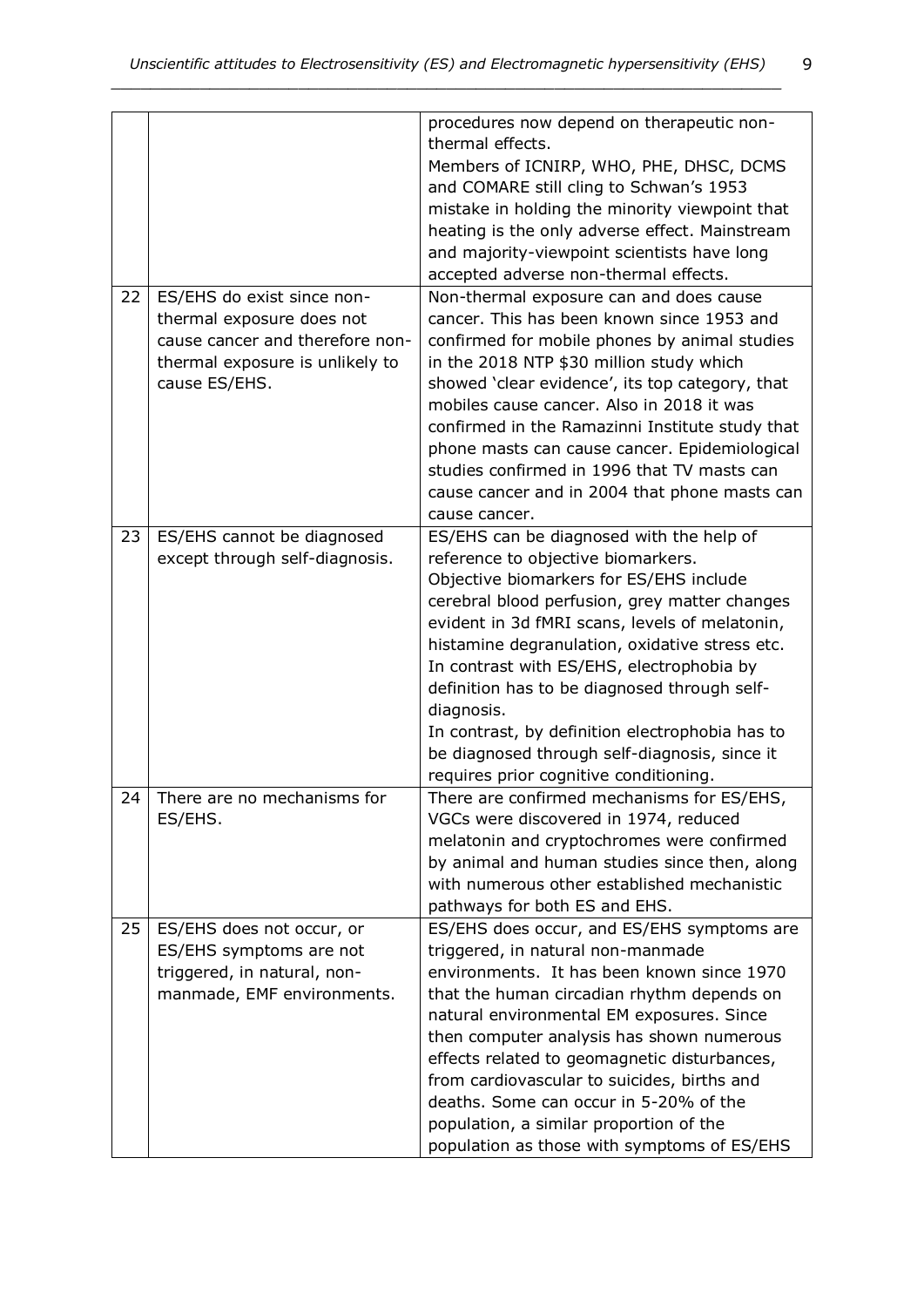|    |                                 | from man-made exposures such as from phone        |
|----|---------------------------------|---------------------------------------------------|
|    |                                 | masts, mobiles and Wifi.                          |
|    |                                 | ES symptoms have often been shown as              |
|    |                                 | associated with geomagnetic disturbances          |
|    |                                 | involving EMFs and RFR.                           |
| 26 | If real ES/EHS exists, as       | Real ES/EHS does exist.                           |
|    | opposed to electrophobia, it    | It is both a linear and non-linear condition.     |
|    | must be a linear dose-          | It is both a dose-dependent and not a dose-       |
|    | dependent condition.            | dependent condition.                              |
|    |                                 | ES/EHS is relevant to established quantum         |
|    |                                 | biophysical EM effects such as windows,           |
|    |                                 | frequency, amplitude, modulation, polarisation,   |
|    |                                 | VGCs, oxidative stress. cryptochromes,            |
|    |                                 | magnetic bystander effects, delayed and           |
|    |                                 | cumulative effects. Some effects relate to the    |
|    |                                 | body's photonic information systems.              |
| 27 | There is no difference between  | There are probably many differences between       |
|    | ES and EHS.                     | the relevant mechanisms, pathways and effects     |
|    |                                 | responsible for the differences between ES and    |
|    |                                 | EHS, but this distinction has been very little    |
|    |                                 | studied so far.                                   |
| 28 | The specific symptoms of ES     | The specific symptoms of ES and EHS are not       |
|    | and EHS are MUS (medically      | MUS (medically unexplained symptoms). It is       |
|    | unexplained symptoms).          | impossible for them to be MUS because they        |
|    |                                 | have been established as specific symptoms        |
|    |                                 | caused by EMFs since 1762 and since 1974          |
|    |                                 | have been related to established mechanisms       |
|    |                                 | such as VGCs and oxidative stress. Therefore      |
|    |                                 | many or most of the symptoms of ES/EHS are        |
|    |                                 | now explained medically.                          |
| 29 | ES/EHS could not exist because  | The ICNIRP guidelines are for only short-term     |
|    | the UK follows ICNIRP's         | and heating effects.                              |
|    | Guidelines and these protect    | The ICNIRP guidelines are some 10 million         |
|    | everyone.                       | times higher than the long-term non-thermal       |
|    |                                 | guidelines needed for long-term safety (over 6    |
|    |                                 | or 30 minutes) and protection from symptoms       |
|    |                                 | such as cancer, cardiovascular and neurological   |
|    |                                 | harm, electrosensitivity and infertility.         |
|    |                                 | (See table below.)                                |
|    |                                 | The ICNIRP's guidelines were voted as obsolete    |
|    |                                 | by the European Parliament in 2008.               |
|    |                                 | Even the ICNIRP's Principles from 2002 admit      |
|    |                                 | that not all people are protected by their short- |
|    |                                 | term heating guidelines and state that            |
|    |                                 | governments need to adopt long-term and non-      |
|    |                                 | thermal guidelines to protect such people.        |
| 30 | ES/EHS could not exist since    | Many underwriters refuse to cover EM devices      |
|    | insurance would not cover       | such as mobile phones, phone masts, Wifi and      |
|    | masts and Wifi installations if | smart metres.                                     |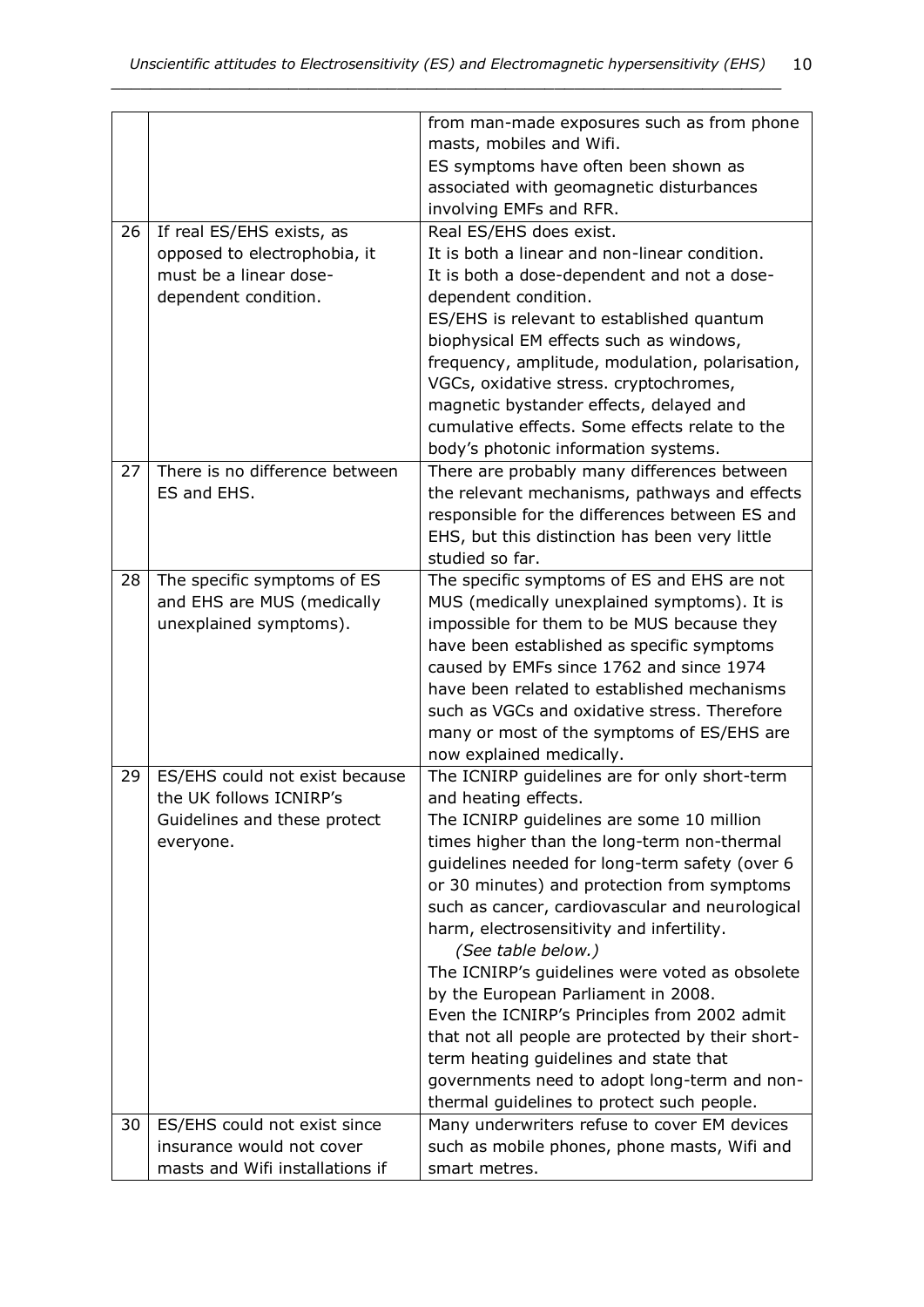|    | these caused ES/EHS             | If insurers do cover them, they rate them in      |
|----|---------------------------------|---------------------------------------------------|
|    | symptoms.                       | the highest risk category along with other        |
|    |                                 | carcinogens such as asbestos.                     |
| 31 | The lawcourts do not recognise  | Since 2012 UK courts and tribunals have           |
|    | ES/EHS.                         | recognised electrosensitivity. They have made     |
|    |                                 | awards for its resulting functional impairment    |
|    |                                 | and fined employers slow to make the              |
|    |                                 | reasonable adjustments necessary to remove        |
|    |                                 | radiation from the environment.                   |
| 32 | Members of ICNIRP, WHO, PHE,    | In rejecting non-thermal effects members of       |
|    | DHSC, DCMS and COMARE do        | ICNIRP, WHO, PHE, DHSC, DCMS and COMARE           |
|    | not need to study the           | are also rejecting the mainstream majority-       |
|    | thousands of studies on effects | viewpoint based on the established scientific     |
|    | relevant to ES/EHS, since non-  | evidence of hundreds of relevant studies          |
|    | thermal effects have been       | proving non-thermal effects. This renders such    |
|    | disproved.                      | refusal to study the relevant evidence as         |
|    |                                 | unscientific and the conclusions derived from     |
|    |                                 | such a refusal to study the relevant evidence as  |
|    |                                 | unprotective.                                     |
| 33 | Members of ICNIRP, WHO, PHE,    | This claim is invalid.                            |
|    | DHSC, DCMS and COMARE rely      | The weight of mainstream robust scientific        |
|    | on evidence-based science to    | evidence has convincingly and consistently        |
|    | promote their thermal           | shown since the 1930s both ES/EHS and             |
|    | hypothesis.                     | general health risks from RFR at non-thermal      |
|    |                                 | levels.                                           |
| 34 | Members of ICNIRP, WHO, PHE,    | This claim appears invalid according to the       |
|    | DHSC, DCMS and COMARE           | published evidence. No member of ICNIRP,          |
|    | include experts on ES/EHS.      | WHO, PHE, DHSC, DCMS and COMARE is                |
|    |                                 | apparently either                                 |
|    |                                 | (a) a medical doctor experienced in diagnosing    |
|    |                                 | real ES/EHS, as opposed to a psychologist with    |
|    |                                 | experience in diagnosing EPh, or                  |
|    |                                 | (b) a person with ES/EHS who has expertise in     |
|    |                                 | personally coping with the functional             |
|    |                                 | impairments caused by the current very high       |
|    |                                 | levels of electrosmog.                            |
| 35 | The ICNIRP can distinguish      | (a) This attempt by the ICNIRP to allow           |
|    | between 'health effects' and    | people to suffer harmful health and biological    |
|    | harmless biological effects.    | effects on the grounds that they are merely       |
|    |                                 | "discomfort and annoyance" goes against the       |
|    | However, the ICNIRP admits:     | WHO's definition of health.                       |
|    | "it is not always easy to draw  | The WHO defines health as:                        |
|    | a clear distinction between     | "Health is a state of complete physical,          |
|    | biological and adverse health   | mental and social well-being and not merely       |
|    | effects, and indeed this can    | the absence of disease or infirmity."             |
|    | vary depending on individual    | (b) The ICNIRP admits that adverse health         |
|    | susceptibility to specific      | effects can depend on "individual susceptibility" |
|    | situations"                     | but its guidelines are set at thermal levels      |
|    |                                 | which makes it impossible for them to protect     |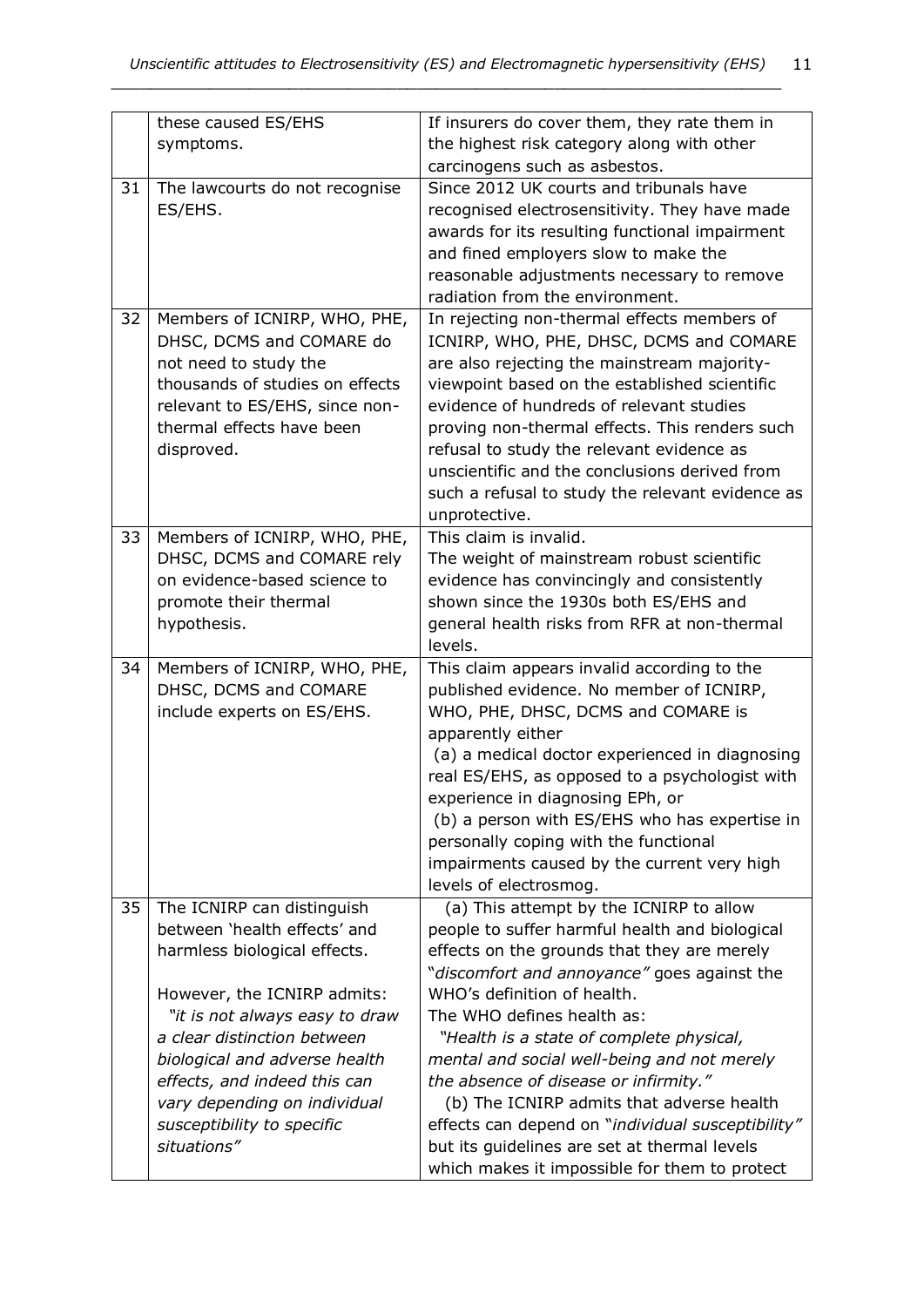| The ICNIRP even claims:         | everyone, including people with individual       |
|---------------------------------|--------------------------------------------------|
| "ICNIRP does not consider       | susceptibility to ES/EHS.                        |
| discomfort and annoyance to be  | (c) Since the ICNIRP still invalidly claims that |
| adverse health effects by       | only heating causes adverse effects, as          |
| themselves, but, in some cases, | mistakenly suggested by Schwan in 1953, its      |
| annoyance may lead to adverse   | flawed hypothesis already rules out all the      |
| health effects by compromising  | established non-thermal health effects anyway,   |
| well-being"                     | both adverse and beneficial.                     |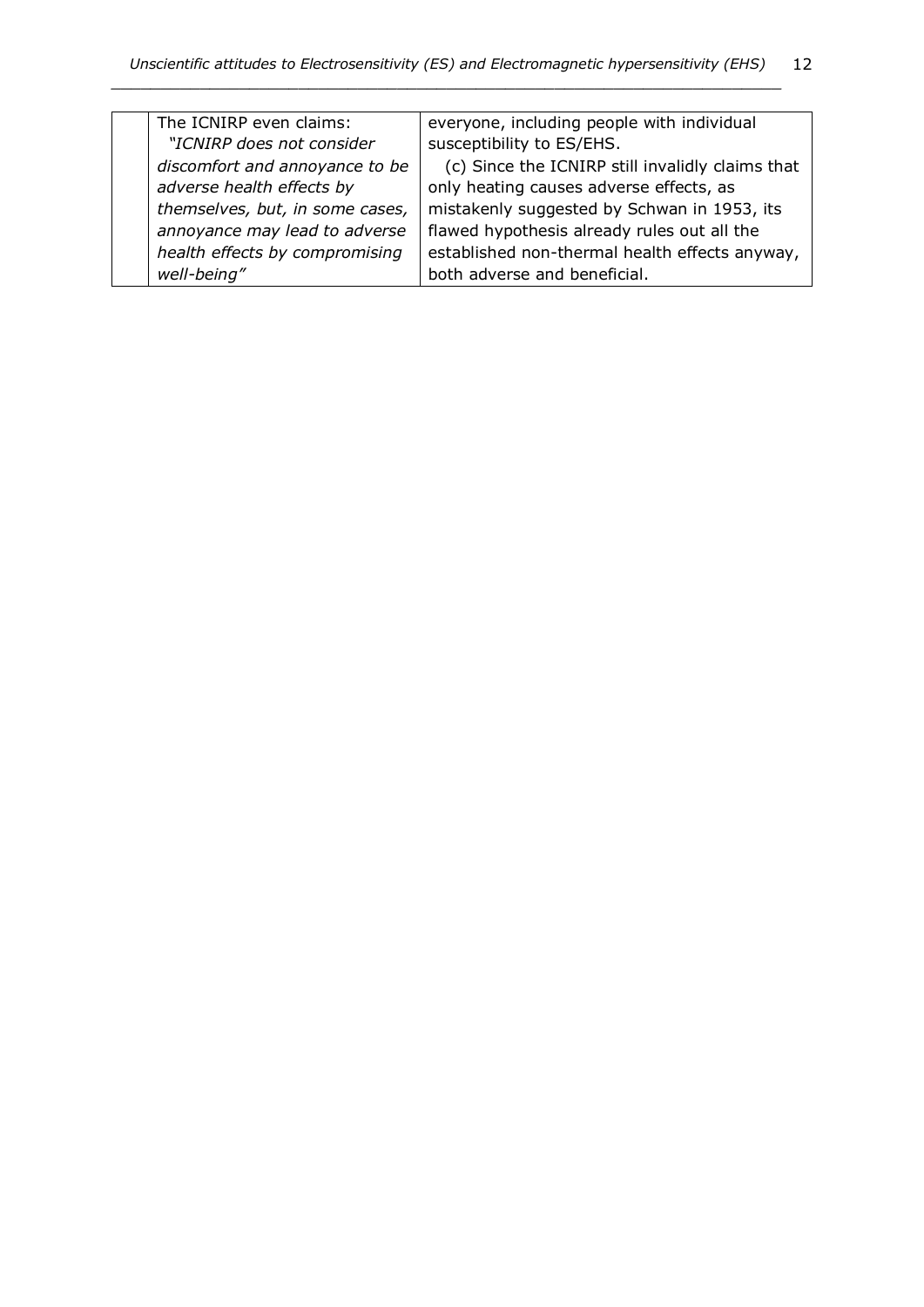#### **D. ES/EHS: long-term non-thermal and short-term heating only guidelines**

*\_\_\_\_\_\_\_\_\_\_\_\_\_\_\_\_\_\_\_\_\_\_\_\_\_\_\_\_\_\_\_\_\_\_\_\_\_\_\_\_\_\_\_\_\_\_\_\_\_\_\_\_\_\_\_\_\_\_\_\_\_\_\_\_\_\_\_\_*

- Only the current long-term non-thermal guidelines aim to protect against ES/EHS and all other established symptoms and effects.
- In contrast, obsolete short-term heating-only guidelines do not protect against ES/EHS and all the other established non-thermal effects including cancer, infertility, and cardiovascular and neurological harm.

| <b>Back-</b>           | <b>Majority mainstream guidelines</b>      |                      |                               |                                                        | <b>Minority 'industry' guidelines</b> |                        |
|------------------------|--------------------------------------------|----------------------|-------------------------------|--------------------------------------------------------|---------------------------------------|------------------------|
| ground                 | Protective of ES/EHS: Yes, mainly          |                      |                               |                                                        | <b>Protective of ES/EHS: No</b>       |                        |
| (safe)                 | Majority of expert scientists              |                      |                               | ICNIRP, WHO, PHE, DHSC, DCMS, COMARE                   |                                       |                        |
| levels                 | <b>Basis:</b> majority scientific evidence |                      |                               | <b>Basis:</b> arbitrary invalidated thermal hypothesis |                                       |                        |
|                        | Long-term and short-term                   |                      | Short-term only               |                                                        |                                       |                        |
|                        | Non-thermal and heating                    |                      | <b>Heating only</b>           |                                                        |                                       |                        |
|                        | Peak                                       |                      | Averaged over 6 or 30 minutes |                                                        |                                       |                        |
| $\mu$ W/m <sup>2</sup> | Date                                       |                      | $\mu$ W/m <sup>2</sup>        | Date                                                   |                                       | $\mu$ W/m <sup>2</sup> |
|                        | 1935                                       | <b>USSR</b>          | 100,000                       | 1953                                                   | US: Schwan's mistake                  | 100,000,000            |
| 0.000001               | 1972                                       | Poland               | 1,000                         | 1998                                                   | <b>ICNIRP</b>                         | 10,000,000             |
|                        | 2012                                       | <b>Bioinitiative</b> | 3                             | 2020                                                   | <b>ICNIRP</b>                         | 40,000,000             |

#### **E. Unrecognised conscious and subconscious ES/EHS symptoms**

- Many or most **conscious ES/EHS symptoms are unrecognised as caused by EMF exposure**. This is often true of effects such as poor sleep near a phone mast, digestive problems close to someone using a mobile phone, memory loss near a tablet in use, or results of an immune system weakened by Wifi radiation.
- Other people have only **subconscious ES/EHS symptoms.** They are therefore **unaware of their ES/EHS sensitivity** to EMF exposure**.** Subconscious symptoms can include changes in heart rate variability, decreased cerebral blood flow, increased oxidative stress and impaired thyroid function.
- Some ES/EHS symptoms have been reported in the literature by members of the sceptic groups such as the ICNIRP, WHO, PHE, DHSC, DCMS and COMARE but **not always identified as ES/EHS symptoms**:

e.g.:

- $\circ$  "vertigo, metallic taste, and concentration problems" from inducing ES symptoms by moving quickly through the magnetic fields of MRI scanners, DOI: [10.1002/jmri.20485,](https://doi.org/10.1002/jmri.20485)
- o reduced "hand coordination and near visual contrast sensitivity" from inducing ES symptoms by moving quickly through the magnetic fields of MRI scanners, DOI: [10.1002/mrm.10604](https://doi.org/10.1002/mrm.10604)
- o for over 0.25 million births in Manchester from 2004 to 2009, there was an average increase of 10% births at supermoon (160 compared with a daily average of 145 births), regarded as significant. [https://oehscience.wordpress.com/2015/02/05/witches-prince-george](https://oehscience.wordpress.com/2015/02/05/witches-prince-george-of-cambridge-other-babies-and-the-full-moon/)[of-cambridge-other-babies-and-the-full-moon/](https://oehscience.wordpress.com/2015/02/05/witches-prince-george-of-cambridge-other-babies-and-the-full-moon/)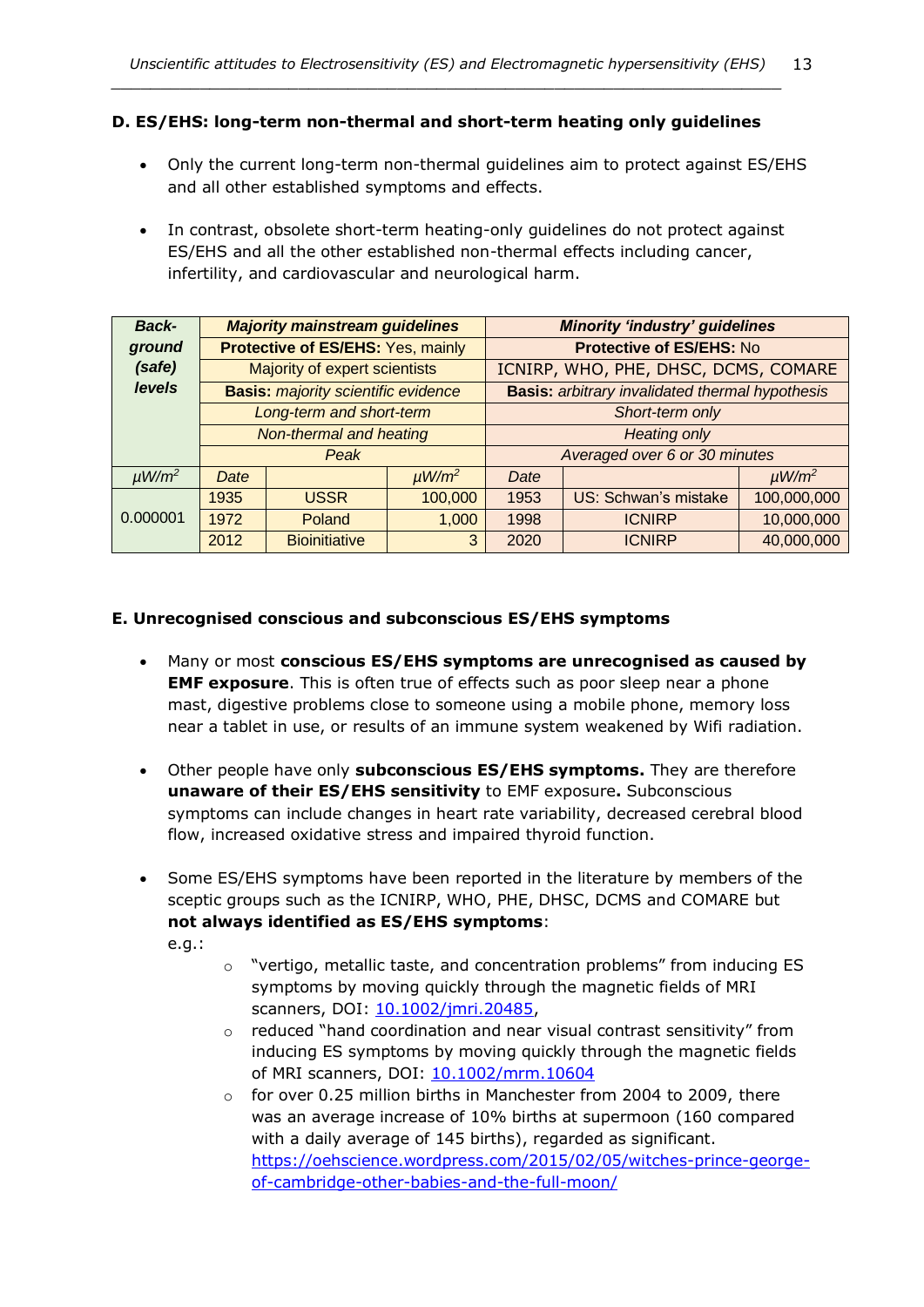# **F. Numbers of people with ES/EHS**

| Percentage and numbers of people with ES/EHS in the UK |                                     |                                                       |                                                           |                                                             |                                                          |  |
|--------------------------------------------------------|-------------------------------------|-------------------------------------------------------|-----------------------------------------------------------|-------------------------------------------------------------|----------------------------------------------------------|--|
|                                                        | ES<br><b>subconsious</b><br>effects | <b>ES/EHS</b><br>mild<br><b>conscious</b><br>symptoms | <b>ES/EHS</b><br>moderate<br><b>conscious</b><br>symptoms | <b>EHS</b><br>severe<br><b>conscious</b><br><b>symptoms</b> | <b>EHS</b><br><b>restricted</b><br>work and<br>education |  |
| <b>ES/EHS Percentage</b><br>(UK population)            | 79 %                                | 29 %                                                  | $3.6\%$                                                   | $1.2\%$                                                     | 0.65%                                                    |  |
| <b>ES/EHS Number</b><br>(UK: 67 million)               | 53 million                          | 19 million                                            | 2.4 million                                               | 804.000                                                     | 435,500                                                  |  |

Subconscious and conscious symptoms, recognised and unrecognised as caused by EMF and RFR exposure, can include:

- o cancers
- o cardiovascular harm
- o electrosensitivity and electromagnetic hypersensitivity (ES/EHS)
- o infertility
- o neurological harm and illnesses.

| Numbers of people with ES/EHS in the UK,                       |                                         |           |  |  |  |  |  |
|----------------------------------------------------------------|-----------------------------------------|-----------|--|--|--|--|--|
| compared with other conditions                                 |                                         |           |  |  |  |  |  |
|                                                                | causing functional or social impairment |           |  |  |  |  |  |
| <b>Number</b><br>Percentage<br>(UK, 67 million)                |                                         |           |  |  |  |  |  |
| <b>Crohn's disease</b>                                         | 0.15%                                   | 103,000   |  |  |  |  |  |
| <b>Multiple Sclerosis</b>                                      | 0.16%                                   | 107,000   |  |  |  |  |  |
| Parkinson's                                                    | 0.2%                                    | 145,000   |  |  |  |  |  |
| Reg'd deaf and hard of hearing (2010)                          | 212,900                                 |           |  |  |  |  |  |
| Registered blind, partially sighted<br>0.54%<br>360,000        |                                         |           |  |  |  |  |  |
| <b>Epilepsy</b>                                                | 600,000                                 |           |  |  |  |  |  |
| <b>Autism</b>                                                  | 1.04 %                                  | 700,000   |  |  |  |  |  |
| $1.2\%$<br><b>EHS: severely affected by EMF/RFR</b><br>804,000 |                                         |           |  |  |  |  |  |
| <b>Dementia</b><br>1.3%<br>850,000                             |                                         |           |  |  |  |  |  |
| <b>Wheelchair users</b>                                        | 1.87%                                   | 1,184,000 |  |  |  |  |  |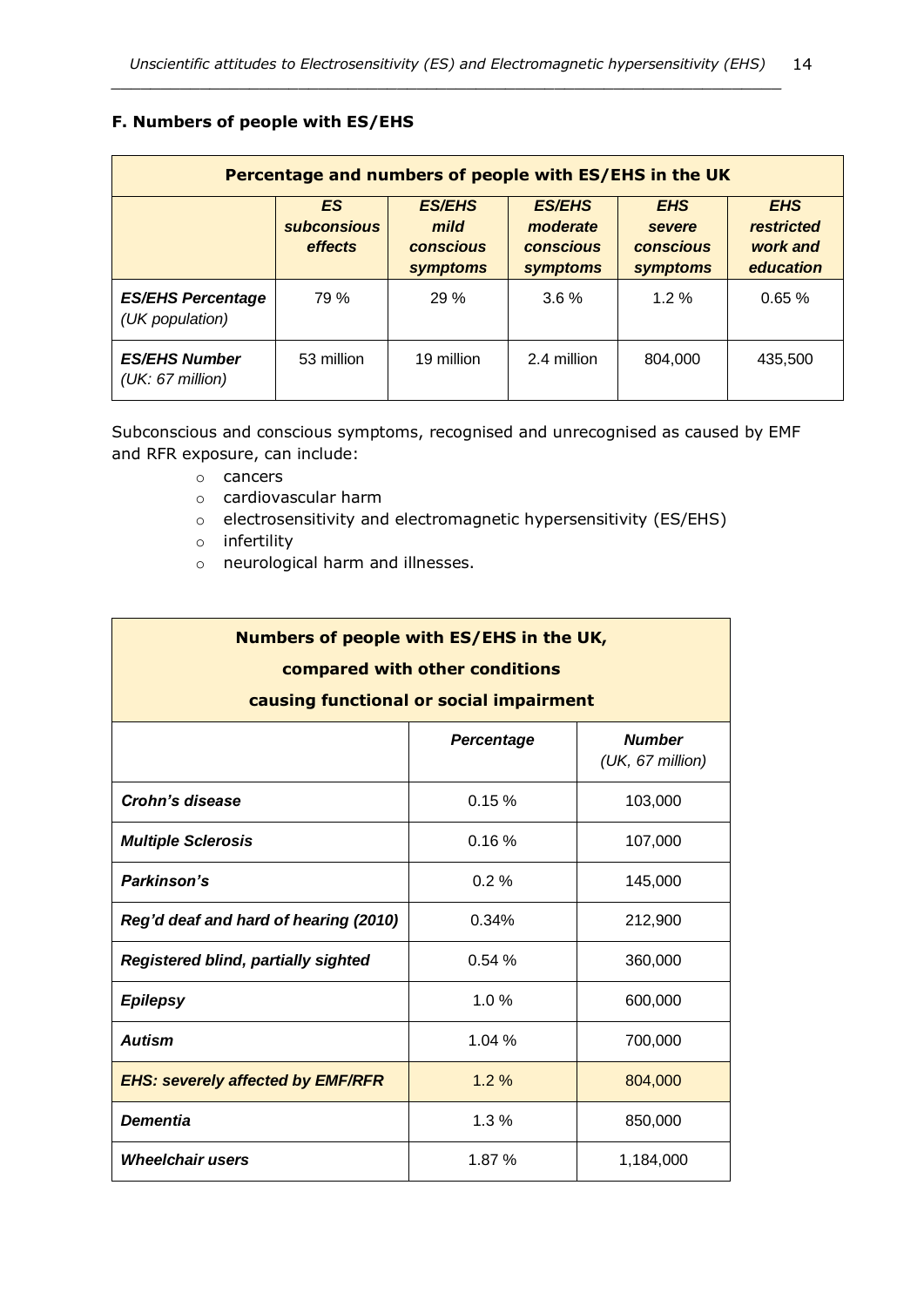### **G. Statements and Comments**

| Statement                                                                                                                                        | Comment                                                                                                                                                                                                                                                                                                                                                                                                                                                                                  |
|--------------------------------------------------------------------------------------------------------------------------------------------------|------------------------------------------------------------------------------------------------------------------------------------------------------------------------------------------------------------------------------------------------------------------------------------------------------------------------------------------------------------------------------------------------------------------------------------------------------------------------------------------|
| De Vocht, June 3 2020:<br>https://www.gsma.com/gsmaeurope/wp-<br>content/uploads/2020/06/GSMA-ETNO-EU-<br>presentation-5G-and-health June3-3030- | The term 'Electrohypersensitivity<br>Idiopathic Environmental Intolerance<br>attributed to Electromagnetic Fields<br>(IEI-EMF)' is used confusingly to cover                                                                                                                                                                                                                                                                                                                             |
| upd-1.pdf                                                                                                                                        | two separate conditions:<br>(a) real physiological ES and EHS<br>and also (b) psychological radiophobia                                                                                                                                                                                                                                                                                                                                                                                  |
| Electrohypersensitivity Idiopathic<br>Environmental Intolerance attributed to<br>Electromagnetic Fields (IEI-EMF):                               | or electrophobia.<br>These two different conditions and<br>should be distinguished properly.<br>ES was described in 1889 and EHS<br>in 1932.                                                                                                                                                                                                                                                                                                                                             |
| 1%-10% of the population self-<br>٠<br>diagnoses as suffering from IEI-EMF                                                                       | Radiophobia was described in 1903<br>and renamed electrophobia in 1980<br>and IEI-EMF in 2004.                                                                                                                                                                                                                                                                                                                                                                                           |
| Remains unclear whether IEI-EMF should<br>be attributed to<br>electromagnetic radiation<br>entirely psychosomatic<br>combination of both         | 'Remains unclear': this is scientifically<br>wrong; it is perfectly clear. It has been<br>scientifically established since 1932<br>that some people suffer real ES or EHS<br>and since 1903 that some people have<br>radiophobia or electrophobia.                                                                                                                                                                                                                                       |
| Conceivable some people may be more<br>susceptible to radiation                                                                                  | 'Conceivable some people may be more<br>susceptible to radiation': it has been<br>scientifically established since 1889<br>that some people are more susceptible<br>to EM radiation.                                                                                                                                                                                                                                                                                                     |
| 5G: visible small cell networks and<br>knowledge of MIMO technology likely to<br>create obvious, and regular, triggers for<br>nocebo effects     | '5G: visible small cell networks  likely<br>to create  triggers for nocebo effects':<br>this refers to people with electrophobia.<br>People with ES and EHS are affected<br>directly by the RFR, not by their<br>eyesight. The NTP study found 'clear<br>evidence' (its top category) that the<br>RFR causes cancer, known since 1953.<br>RFR also causes ES and EHS, known<br>since 1889 and 1932.<br>RFR from masts like 5G can also<br>weaken the immune system, known<br>since 1960. |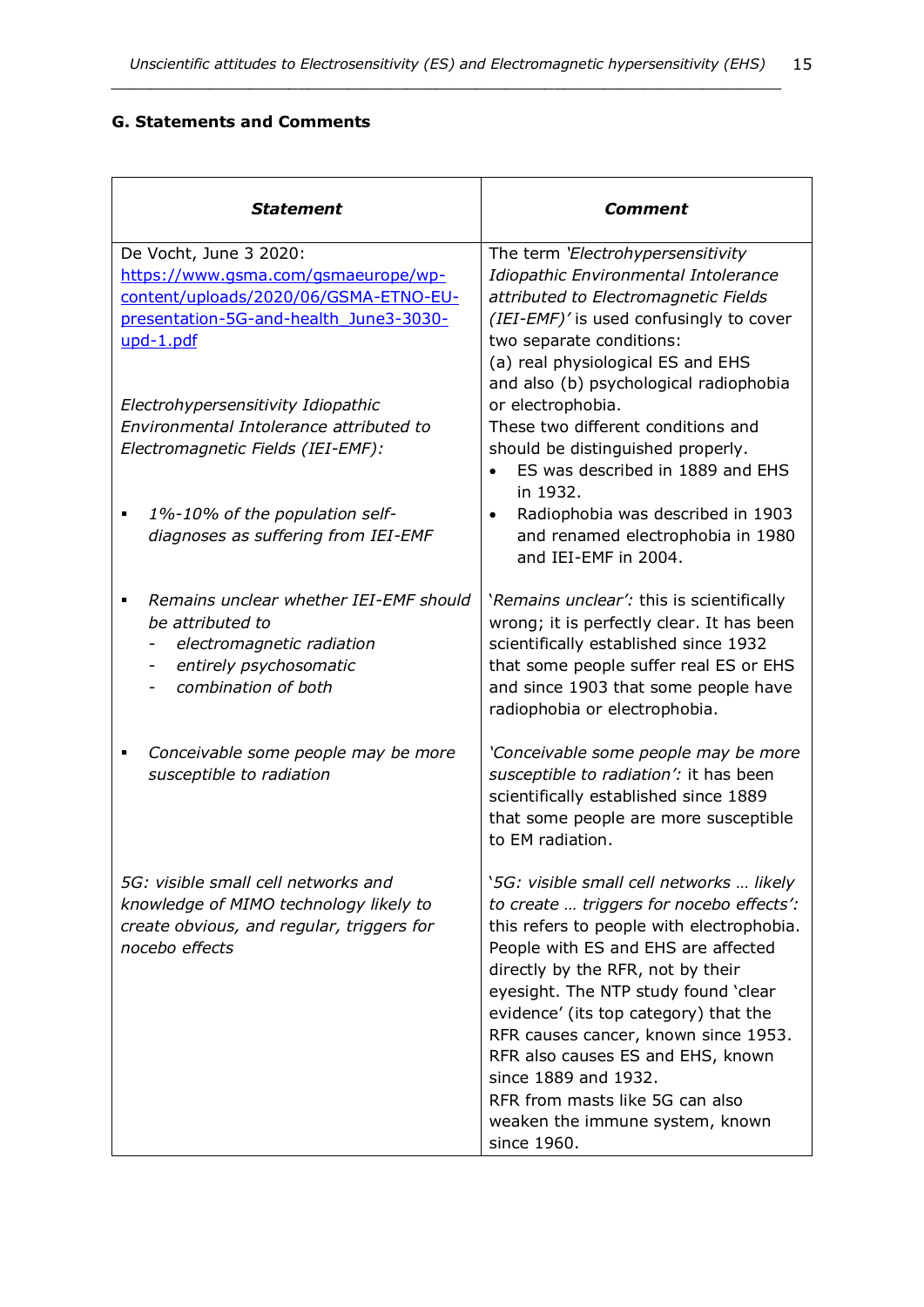|                                               | Most RFR health experts say 5G should<br>be halted immediately. |
|-----------------------------------------------|-----------------------------------------------------------------|
| de Vocht F et al., March 29 2016:             | "The available evidence for DE as an                            |
| Review of Dirty Electricity or High-Frequency | exposure affecting human health at                              |
| Voltage Transients PMC4810027.                | present does not stand up to scientific                         |
|                                               | scrutiny" Yet other scientists have                             |
| "The available evidence for DE as an          | scrutinised the same evidence and                               |
|                                               |                                                                 |
| exposure affecting human health at present    | found that it does point to DE as a                             |
| does not stand up to scientific scrutiny      | causal agent of ill health, suggesting                          |
|                                               | hidden presumptions by the author.                              |
| Although the above does not exclude DE as     | "it seems much more likely that                                 |
| an explanation, it seems much more likely     | distributions and changes in known                              |
| that distributions and changes in known       | lifestyle risk factors explain the                              |
| lifestyle risk factors explain the observed   | observed differences": A study showed                           |
| differences.                                  | that cows avoided DE of 150 Hz at 21                            |
|                                               | V/m. For 150 Hz, ICNIRP guidelines are                          |
|                                               | 1,667 V/m, over 80 times too high.                              |
|                                               | This suggests the scientists accepting                          |
|                                               | DE as a cause of ill health are correct                         |
|                                               | and those denying the evidence or                               |
|                                               | postulating other causes are wrong.                             |
|                                               |                                                                 |
|                                               | (Buesink F et al., IEEE Xplore, 2018.                           |
|                                               | https://ieeexplore.ieee.org/document/8                          |
|                                               | 485158)                                                         |
| Moreover, this does not require the           | "Moreover, this does not require the                            |
| invention of a hitherto unknown, new          | invention of a hitherto unknown, new                            |
| exposure                                      | exposure" It is not apparent how a new                          |
|                                               | exposure is to be introduced                                    |
|                                               | scientifically without inventing                                |
|                                               | appropriate meters and metrics, which                           |
|                                               | has been done for DE.                                           |
|                                               |                                                                 |
| further discussion on whether DE has any      | "further discussion on whether DE has                           |
| effects on human health is meaningless        | any effects on human health is                                  |
|                                               | meaningless" Further discussion on the                          |
|                                               | established ill health caused by DE can                         |
|                                               | have meaning even if not all aspects                            |
|                                               | have yet been fully analysed.                                   |
|                                               |                                                                 |
| The work was supported by a grant from the    | The power industry EPRI's funding may                           |
| Electrical Power Research Institute (EPRI)"   | explain the review's hostile tenor.                             |
| De Vocht, October 2015                        |                                                                 |
| http://www.funpolice.eu/october%202015.h      |                                                                 |
| <u>tm</u>                                     |                                                                 |
| "I think what the author and I agree on is    | ES and EHS cannot be 'a form of MUS                             |
| that electrohypersensitivity is a form of MUS | (medically unexplained symptoms)'                               |
|                                               |                                                                 |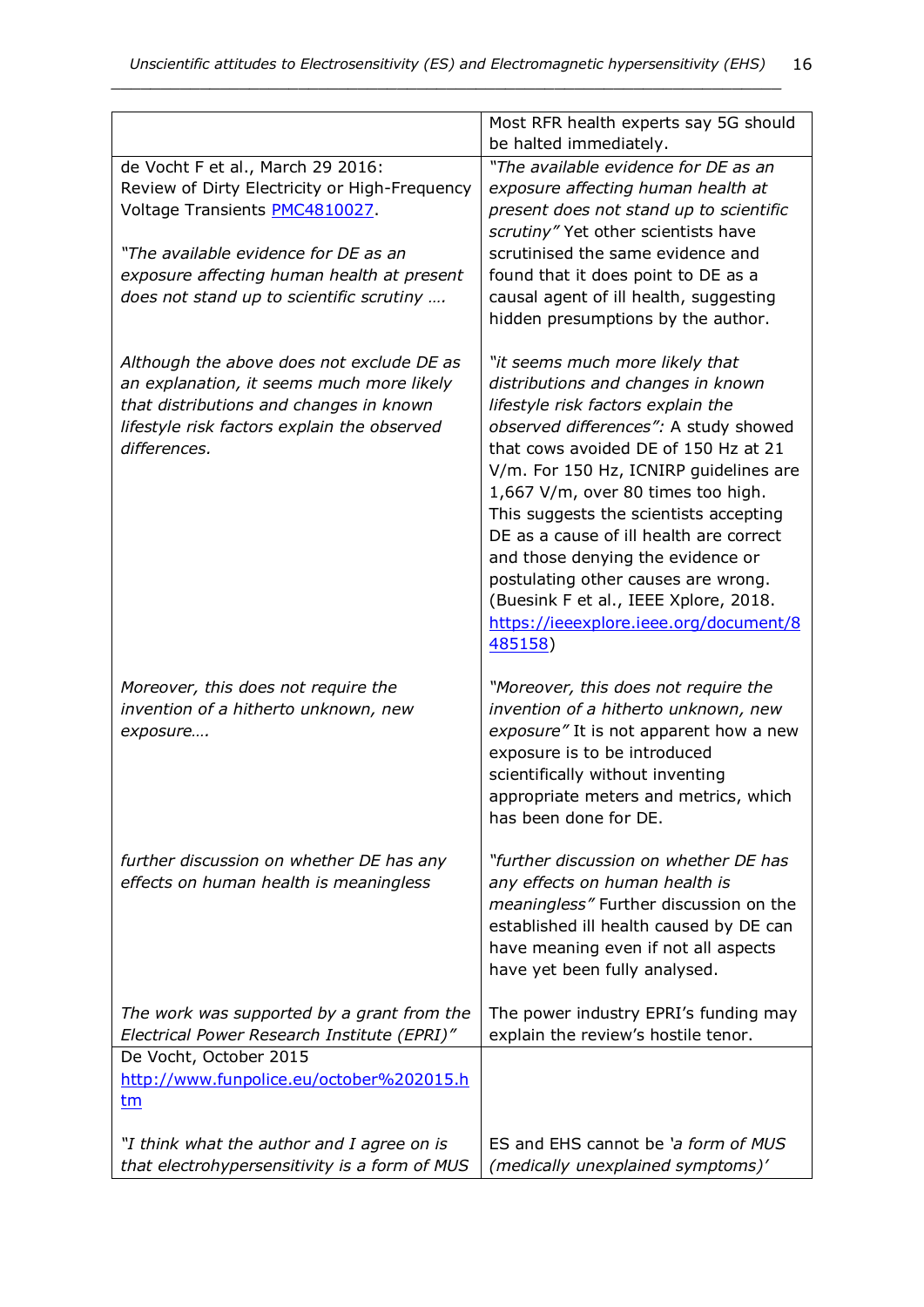| (medically unexplained symptoms) which                                             | since the existence and symptoms of        |
|------------------------------------------------------------------------------------|--------------------------------------------|
| they attribute to electromagnetic fields,                                          | ES/EHS were established in the             |
| without much evidence that this is the                                             | scientific literature from 1889 and        |
| case                                                                               | 1932. Since then studies have proved       |
|                                                                                    | the existence of ES and EHS beyond all     |
|                                                                                    | reasonable doubt.                          |
|                                                                                    |                                            |
| But I guess this is what the majority of                                           | 'the majority of researchers in the field' |
| researchers in the field belief (I'd say 97%,                                      | hold that real ES and EHS exist. Some      |
| but that would get this muddled up with                                            | 98% of scientific studies support real     |
| climate change).                                                                   | physiological ES and EHS, whereas only     |
|                                                                                    | 2% of studies support psychological        |
|                                                                                    | electrophobia, which, anyway, is           |
| As also previously mentioned by many                                               | defined as a separate condition.           |
| people, that does not mean this is not an                                          |                                            |
| illness; it's not great suffering from this (and                                   | 'an illness': ES and EHS are not an        |
| that is an understatement).                                                        | illness or disease. They are an            |
|                                                                                    |                                            |
|                                                                                    | environmental intolerance (WHO).           |
| Luckily, it seems cognitive behavioural                                            |                                            |
| therapy can help.                                                                  | 'cognitive behavioural therapy can         |
|                                                                                    | help': applies to Eph, not ES/EHS.         |
| What it really looks like is that this is a                                        |                                            |
| group of people not that dissimilar from the                                       | 'not that dissimilar from the general      |
| general population, who attribute things                                           | population': about 79% of people           |
| everybody is occasionally unconvenienced                                           | suffer ES symptoms close to a phone        |
| by to a specific exposure (electromagnetic                                         | mast compared with being further           |
| fields in this case).                                                              | away.                                      |
|                                                                                    |                                            |
| Having said that, as a group they could do<br>with better sleep!"                  | 'they could do with better sleep!' Sleep   |
| De Vocht, July 2015                                                                | is altered by EMFs and RFR.                |
| http://www.funpolice.eu/blog%20july15.ht                                           |                                            |
|                                                                                    |                                            |
| m                                                                                  |                                            |
| "Electrohypersensitivity (EHS) is an, I                                            | Sweden recognised EHS specifically as      |
| suspect, pretty well known condition in                                            | a functional impairment in 2000, as        |
| which a person's wellbeing is negatively                                           | have Canada and the USA since then.        |
| affected by exposure to electromagnetic                                            | From 2012 the UK courts and pension        |
| radiation. I believe it is recognized as an                                        | companies have recognised the              |
| established medical condition in Sweden.                                           | existence of real ES and EHS and made      |
|                                                                                    | financial awards to them, or fined         |
|                                                                                    | employers not providing adjustments        |
| That's pretty straightforward, except that                                         | for people sensitive to EM exposures.      |
| there are quite a lot of problems with this                                        | NHS doctors and consultants since          |
| disease. Not so much with the adverse                                              | 2012 have diagnosed EHS.                   |
| effects on health and wellbeing; these are                                         |                                            |
| real and can cause real problems for those                                         | 'this disease': as above, ES and EHS       |
| affected. Some people are affected so badly<br>that they basically have to exclude | are not a disease but an environmental     |
|                                                                                    | intolerance (WHO). If it were a disease    |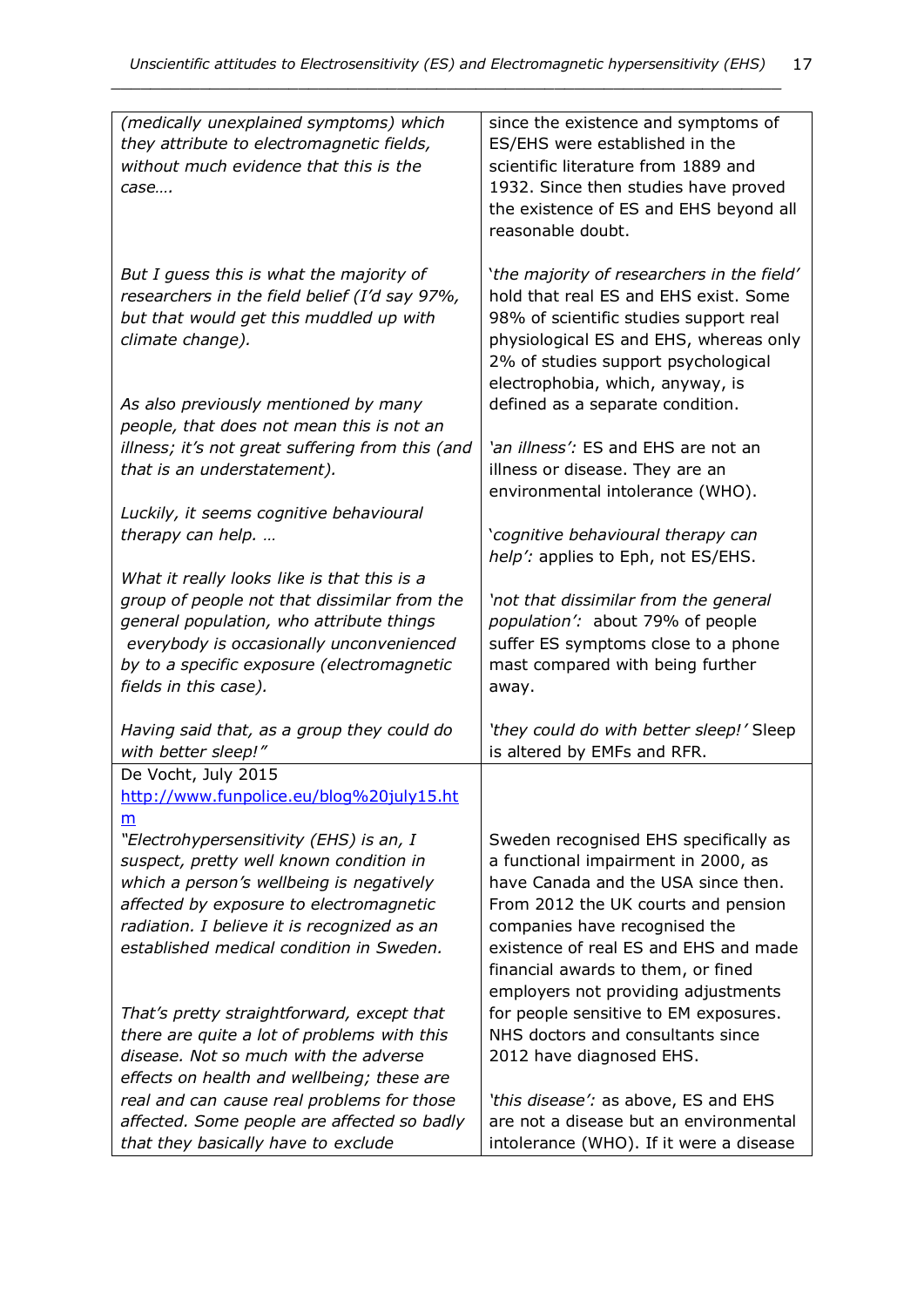| themselves from society, which is awash<br>with electromagnetic radiation.                                                                                                                                                                                                                                                   | up to some 79% of the UK population<br>could be permanently diseased.                                                                                                                                                                                                     |
|------------------------------------------------------------------------------------------------------------------------------------------------------------------------------------------------------------------------------------------------------------------------------------------------------------------------------|---------------------------------------------------------------------------------------------------------------------------------------------------------------------------------------------------------------------------------------------------------------------------|
| No the problems lies with the fact that the<br>factor that is supposed to cause these<br>effects is self-attributed; in other words,<br>people who Ie these adverse effects say<br>that it comes from mobile phones, Wifi,<br>etcetera.<br>Again, that in itself is not a problem, but                                       | 'the factor that is supposed to cause<br>these effects is self-attributed': Since<br>2012 there have been international<br>objective protocols for diagnosing<br>ES/EHS along with objective biological<br>markers, genetic DNA sequencing, 3d                            |
| scientific studies of the best kind (double-<br>blinded, randomized, controlled trials) have<br>been done to determine if radiation was the<br>real exposure that causes these effects, and<br>in summary EHS people cannot distinguish                                                                                      | fMRI scans and cerebral blood perfusion<br>scans, all used by expert physicians<br>and at national centres of excellence for<br>ES/EHS.                                                                                                                                   |
| when they get exposed or not (so in other<br>words, they do experience these adverse<br>effects with the same intensity and probably<br>regardless of whether they are really<br>exposed or received sham exposure).                                                                                                         | 'scientific studies of the best kind<br>(double-blinded, randomized, controlled<br>trials) have been done to determine if<br>radiation was the real exposure that<br>causes these effects, and in summary<br>EHS people cannot distinguish when                           |
| And indeed, it has been shown that the<br>disease pattern is, to a large extent<br>psychopathological and that therapies like<br>cognitive behavioural therapy can help to<br>reduce or completely remove the symptoms.<br>This indicates that the trigger for the effects<br>is, at least in part, psychological in nature. | they get exposed or not': this is wrong<br>and appears to be cherry-picking a few<br>studies through ignorance or bias.<br>There are robust and convincing studies<br>proving EHS beyond reasonable doubt,<br>according to the weight of the best<br>scientific evidence. |
| IEI-EMF (or electrohypersensitivity) really<br>does seem to have a significant<br>psychological component and that it seems<br>quite unlikely that electromagnetic fields are                                                                                                                                                | the disease pattern: see above on<br>'disease'. There is no evidence that ES<br>or EHS is a 'disease'.                                                                                                                                                                    |
| the real trigger.<br>This does not make the adverse effects any<br>better, but a cure should probably be sought<br>in some form of cognitive therapy rather<br>than removal of all equipment that                                                                                                                            | 'IEI-EMF (or electrohyper-sensitivity)<br>really does seem to have a significant<br>psychological component':<br>true, if IEI-EMF is electrophobia;<br>wrong, if it refers to ES/EHS.                                                                                     |
| generates EMF or to remove oneself from<br>society."                                                                                                                                                                                                                                                                         | 'some form of cognitive therapy rather<br>than removal of all equipment': correct<br>for Eph, wrong for real ES/EHS.                                                                                                                                                      |
| De Vocht F et al., March 13 2015<br>https://link.springer.com/article/10.1007%2<br>Fs00330-015-3629-z                                                                                                                                                                                                                        |                                                                                                                                                                                                                                                                           |
| "These results support previous findings that<br>routine work with MRI is associated with<br>reporting of a specific set of symptoms                                                                                                                                                                                         | "specific set of symptoms [ 'slight<br>dizziness  'slight headache'  'eye<br>strain/dizzy'. Magneto-phosphenes                                                                                                                                                            |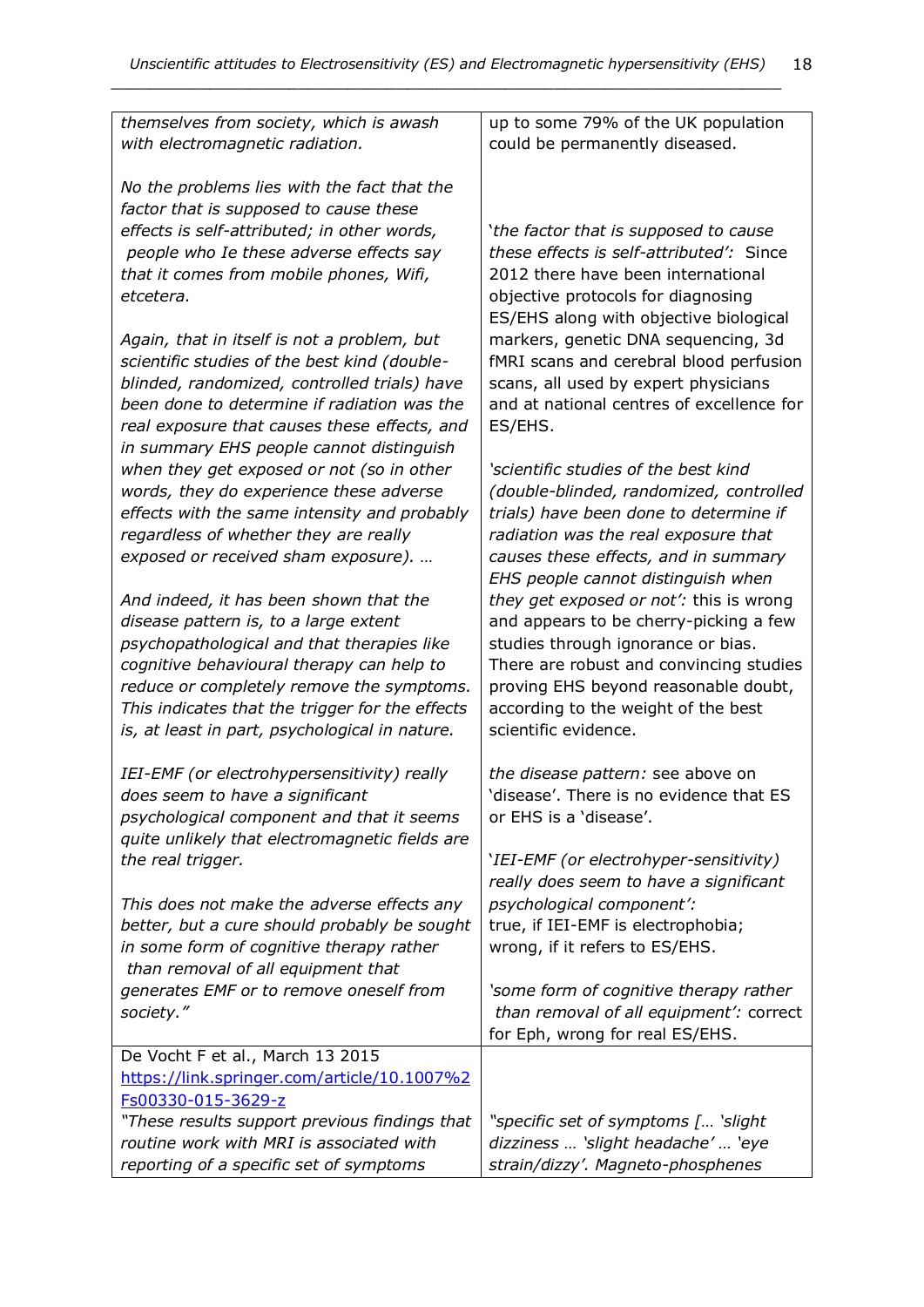| [more specifically 'slight dizziness after<br>cleaning bore', 'dizzy feeling for 30 s',<br>'slightly dizzy, but busy', 'slight headache',<br>'very mild headache', and 'eye strain/dizzy'.<br>Magneto-phosphenes were not reported.]<br>and that these occur in roughly 4 % of shifts<br>with $1.5 - 3T$ systems.                                                                          | were not reported.] and that these<br>occur in roughly 4 % of shifts": The<br>nature and prevalence of these specific<br>ES symptoms are typical of what would<br>be expected in the vicinity of MRI<br>magnetic fields.                                                                                                                                                                                                                                                                                                      |
|--------------------------------------------------------------------------------------------------------------------------------------------------------------------------------------------------------------------------------------------------------------------------------------------------------------------------------------------------------------------------------------------|-------------------------------------------------------------------------------------------------------------------------------------------------------------------------------------------------------------------------------------------------------------------------------------------------------------------------------------------------------------------------------------------------------------------------------------------------------------------------------------------------------------------------------|
| Our results further suggest that in our<br>survey, reporting of these specific symptoms<br>is primarily related to duration of work with<br>MRI systems and not to the strength of the<br>systems or the shift-average magnetic field<br>exposure, indicating that shift duration and<br>perceived stress not related to the MRI<br>system were important contributing factors."           | " indicating that shift duration and<br>perceived stress not related to the MRI<br>system were important contributing<br>factors.": It has long been established<br>that ES symptoms relate to cumulative<br>exposure or 'shift duration', so it does<br>not follow that the stress was not the<br>EM stress caused by the magnetic<br>fields.                                                                                                                                                                                |
| De Vocht, March.28.2014                                                                                                                                                                                                                                                                                                                                                                    |                                                                                                                                                                                                                                                                                                                                                                                                                                                                                                                               |
| https://oehscience.wordpress.com/2014/03/<br>28/a-medieval-hermit-a-religious-nut-and-                                                                                                                                                                                                                                                                                                     |                                                                                                                                                                                                                                                                                                                                                                                                                                                                                                                               |
| a-mobile-phone-enter-a-pub/                                                                                                                                                                                                                                                                                                                                                                |                                                                                                                                                                                                                                                                                                                                                                                                                                                                                                                               |
| "I don't even know enough about the<br>subject [MCS and EHS] to make a useful<br>educated guess about causality. I know<br>things can get quite heated when MSC and<br>EHS are discussed, so I will stay away from<br>any claims."                                                                                                                                                         | 'I don't even know enough about the<br>subject [MCS and EHS] to make a<br>useful educated guess about<br>causality.':<br>Sadly, apparently true.                                                                                                                                                                                                                                                                                                                                                                              |
| De Vocht, March 24 2010                                                                                                                                                                                                                                                                                                                                                                    | Blinding works best for vaccination or                                                                                                                                                                                                                                                                                                                                                                                                                                                                                        |
| https://www.nature.com/articles/jes20108.p<br>df                                                                                                                                                                                                                                                                                                                                           | drug trials. For conscious neurological<br>studies, which depend on stress                                                                                                                                                                                                                                                                                                                                                                                                                                                    |
| "methodological problems in published<br>studies prohibit the valid assessment of its<br>biological activity<br>Most notably, none of these case studies<br>were blinded to the exposure. Generally,<br>this tends to increase treatment effects<br>compared to blinded studies, and is<br>especially problematic in these studies<br>where the cases were self-reported EHS<br>patients." | pathways common both to exogenous<br>stress, such as from EM exposure, and<br>to endogenous stress, such as from<br>psychological perception of possible<br>exogenous stress, blinding is less<br>effective. Blinding has been recognised<br>since 1784 as a potentially misleading<br>artefact in EM studies based on a binary<br>hypothesis of which the subject is<br>aware. This can tend to make it a study<br>of the subject's own conscious<br>psychological assessment based on<br>their own conceptual hypothesis of |
|                                                                                                                                                                                                                                                                                                                                                                                            | stress, both psychological and physical,<br>rather than one based solely on the<br>actual physical stress.                                                                                                                                                                                                                                                                                                                                                                                                                    |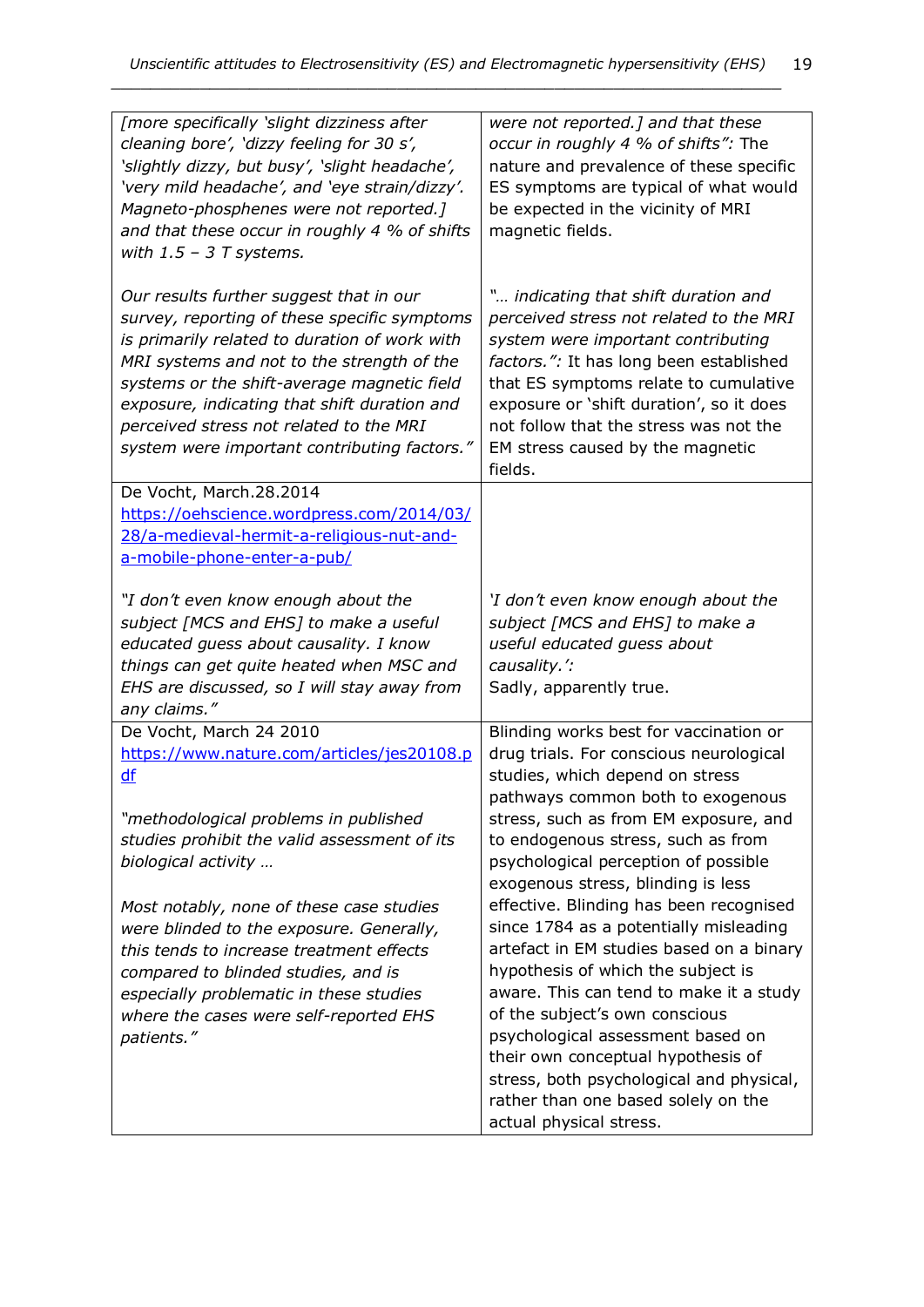# **H. Further information**

• Abdel-Rassoul G et al.: "Neurobehavioral effects among inhabitants around mobile phone base stations" *Neurotoxicology.* (2007) [PMID: 16962663.](https://www.ncbi.nlm.nih.gov/pubmed/16962663)

- Austrian Medical Association: *"Guideline of the Austrian Medical Association for the diagnosis and treatment of EMF related health problems and illnesses (EMF syndrome)"* (2012[\) Article.](http://freiburger-appell-2012.info/media/EMF%20Guideline%20OAK-AG%20%202012%2003%2003.pdf)
- Bandara P et al.: "Planetary electromagnetic pollution: it is time to assess its impact" *Lancet Planet Health.* (2018[\) PMID: 30526934.](https://www.ncbi.nlm.nih.gov/pubmed/30526934) [Article.](https://www.sciencedirect.com/science/article/pii/S2542519618302213?via%3Dihub)
- Barnes F et al.: "Setting Guidelines for Electromagnetic Exposures and Research Needs" *Bioelectromagnetics.* (2020) PMID: [32311139.](https://pubmed.ncbi.nlm.nih.gov/32311139/)
- Belpomme D et al: "Reliable disease biomarkers characterizing and identifying electrohypersensitivity and multiple chemical sensitivity as two etiopathogenic aspects of a unique pathological disorder" *Rev Environ Health* (2015) [PMID: 26613326.](http://www.ncbi.nlm.nih.gov/pubmed/26613326) [Article.](http://www.ehs-mcs.org/fichiers/1454070991_Reliable_biomarkers.pdf)
- Belpomme D et al.: "Electrohypersensitivity as a Newly Identified and Characterized Neurologic Pathological Disorder: How to Diagnose, Treat, and Prevent It" Int J Mol Sci. (2020[\) PMID: 32168876.](https://www.ncbi.nlm.nih.gov/pubmed/32168876)
- Belyaev I et al.: "EUROPAEM EMF Guideline 2016 for the prevention, diagnosis and treatment of EMFrelated health problems and illnesses" *Rev Environ Health* (2016[\) PMID: 27454111.](https://www.ncbi.nlm.nih.gov/pubmed/27454111) [Article.](https://www.degruyter.com/downloadpdf/j/reveh.2016.31.issue-3/reveh-2016-0011/reveh-2016-0011.pdf)
- Bevington M: "The Prevalence of People with Restricted Access to Work in Manmade Electromagnetic Environments" *J Environ Health Sci.* (2019) [Article.](https://www.ommegaonline.org/article-details/The-Prevalence-of-People-With-Restricted-Access-to-Work-in-Man-Made-Electromagnetic-Environments/2402)
- [BioInitiative Report:](http://www.bioinitiative.org/) "A Rationale for Biologically-based Public Exposure Standards for Electromagnetic Fields (ELF and RF)" (2012).
- Blank M et al.: "Electromagnetic fields and health: DNA-based dosimetry" *Electromagn Biol Med.* (2012) [PMID: 22676645.](http://www.ncbi.nlm.nih.gov/pubmed/22676645)
- Bogers RP et al.: "Individual variation in temporal relationships between exposure to radiofrequency electromagnetic fields and non-specific physical symptoms: A new approach in studying 'electrosensitivity'" *Environ Int.* (2018[\) PMID: 30227317.](https://www.ncbi.nlm.nih.gov/pubmed/30227317) [Article.](https://www.sciencedirect.com/science/article/pii/S0160412018303088?via%3Dihub)
- Bolte JFB et al.: "Ecological momentary assessment study of exposure to radiofrequency electromagnetic fields and non-specific physical symptoms with self-declared electrosensitives" *Environ Int.* (2019[\) PMID:](https://www.ncbi.nlm.nih.gov/pubmed/31288182)  [31288182.](https://www.ncbi.nlm.nih.gov/pubmed/31288182)
- Buchner K et al.: "Changes of Clinically Important Neurotransmitters under the Influence of Modulated RF Fields - A Long-term Study under Real-life Conditions" *Umwelt-Medizin-Gesellschaft* (2011) [Article.](https://www.avaate.org/IMG/pdf/Rimbach-Study-20112.pdf)
- Budzinski BI et al: "White zones", free from mobile phone coverage unrealistic or required by law?" *Neue Zeitschrift für Verwaltungsrecht* (2015) [trans.](http://kompetenzinitiative.net/KIT/wp-content/uploads/2015/11/White-Zones_Budzinski_Kuehling_Nov_2015.pdf)
- Carpenter DO et al.: "Setting prudent public health policy for electromagnetic field exposures" *Rev Environ Health.* (2008[\) PMID: 18763539.](https://www.ncbi.nlm.nih.gov/pubmed/18763539)
- Carpenter DO: "Excessive exposure to radiofrequency electromagnetic fields may cause the development of electrohypersensitivity" *Altern Ther Health Med.* (2014[\) Research Gate;](https://www.google.co.uk/url?sa=t&rct=j&q=&esrc=s&source=web&cd=1&ved=0ahUKEwiL0Pn7yvXKAhXHbRQKHVnADXQQFggjMAA&url=https%3A%2F%2Fwww.researchgate.net%2Fpublication%2F269184131_Excessive_Exposure_to_Radiofrequency_Electromagnetic_Fields_May_Cause_the_Development_of_Electrohypersensitivity&usg=AFQjCNHQMBc3ny6za0bdhBFp8n9F4P7N4Q&sig2=AMBUtTrlFOmdxU__45iXBg) [PMID: 25478802.](http://www.ncbi.nlm.nih.gov/pubmed/25478802)
- Carpenter D: "The Microwave Syndrome or Electro-Hypersensitivity: Historical Background" Rev Environ Health. (2015). PMID: [26556835.](https://pubmed.ncbi.nlm.nih.gov/26556835/)
- Crumpler S: "MCS and EHS: An Australian Perspective" *Ecopsychology.* (2017[\) Article.](https://www.liebertpub.com/doi/pdf/10.1089/eco.2016.0041)
- De Luca C et al: "Metabolic and genetic screening of electromagnetic hypersensitivity subjects as a feasible tool for diagnostics and intervention" *Mediators Inflamm.* (2014) [PMID: 24812443.](http://www.ncbi.nlm.nih.gov/pubmed/24812443) [Article.](http://www.ncbi.nlm.nih.gov/pmc/articles/PMC4000647/pdf/MI2014-924184.pdf)
- Dieudonne M: "Does electromagnetic hypersensitivity originate from nocebo responses? Indications from a qualitative study" *Bioelectromagnetics* (2016) PMID: [26369906.](http://www.ncbi.nlm.nih.gov/pubmed/26369906) [Article.](https://core.ac.uk/download/pdf/47325643.pdf)
- Eger H et al.: "Specific Health Symptoms and Cell Phone Radiation in Selbitz, Bavaria, Germany: Evidence of a Dose-Response Relationship" *Um Medizin Gesellschaft* (2010[\) Article \(trans\)](http://www.next-up.org/pdf/Horst_Eger_Manfred_Jahn_Scientific_Health_Symptoms_and_Cell_Phone_Radiation_in_Selbitz_Germany_2010.pdf).
- Eberle S: "What's the diagnosis, doctor?" *Sonoma Medicine.* (2014[\) Article.](http://www.cqlpe.ca/pdf/What)
- Eberle S: "An Underworld Journey: Learning to Cope with Electromagnetic Hypersensitivity" *Ecopsychology.*  (2017[\) Article.](https://www.liebertpub.com/doi/pdf/10.1089/eco.2016.0036)
- [EUROPAEM EMF Guideline 2016](https://europaem.eu/en/library/blog-en/97-europaem-emf-guideline-2016)
- Evans J: "Displaced by Chemical and Electrical Hypersensitivities" *Ecopsychology.* (2017)[. Article.](https://www.liebertpub.com/doi/pdf/10.1089/eco.2017.0010)
- Fragopoulou A et al.: "Scientific panel on electromagnetic field health risks: consensus points, recommendations, and rationales" *Rev Environ Health.* (2010[\) PMID: 21268443.](http://www.ncbi.nlm.nih.gov/pubmed/21268443) [Article.](http://emfsafetynetwork.org/wp-content/uploads/2011/07/Seletun-Statement-2010.pdf)
- Gibson PR et al.: "Unmet health care needs for persons with environmental sensitivity" *J Multidiscip Healthc.* (2015[\) PMID: 25670904.](http://www.ncbi.nlm.nih.gov/pubmed/25670904) [Article.](https://www.ncbi.nlm.nih.gov/pmc/articles/PMC4315542/pdf/jmdh-8-059.pdf)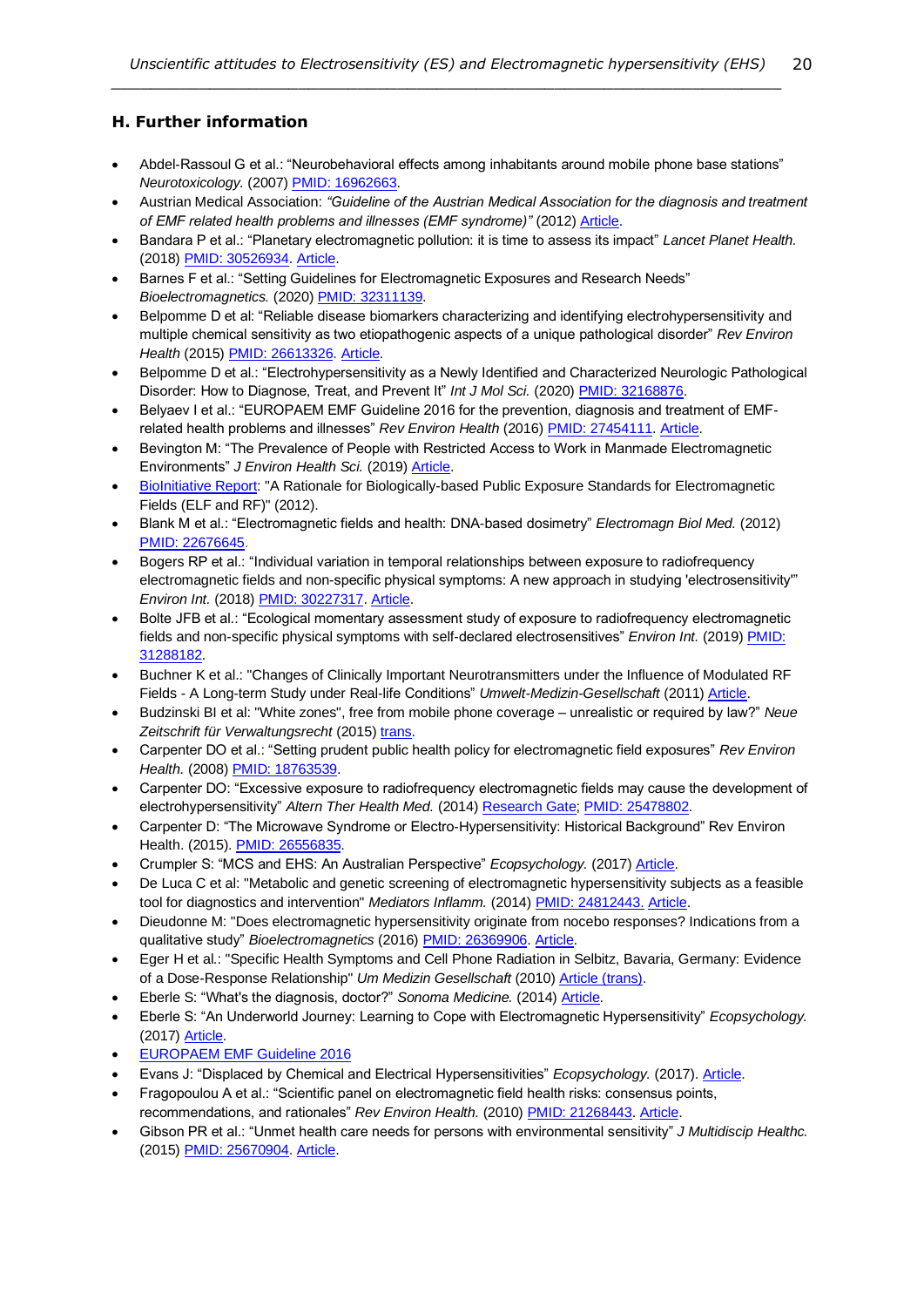• Gibson PR: "Introduction to the Special Issue on Environmental Sensitivities: Living on the Margins with Access Denied" *Ecopsychology.* (2017[\) Article.](https://www.liebertpub.com/doi/pdf/10.1089/eco.2017.0017) [link.](http://online.liebertpub.com/toc/eco/9/2)

- Grigoriev YuG: "From Electromagnetic Smog to Electromagnetic Chaos. To Evaluating the Hazards of Mobile Communication for Health of the Population" *Med Radiol Radiat Safety.* (2018) [Abstract.](https://www.radiationresearch.org/wp-content/uploads/2018/07/Yuri-Grigoriev-abstract-From-Electromagnetic-Smog-to-Electromagnetic-Chaos.pdf)
- Hardell L: "World Health Organization, radiofrequency radiation and health a hard nut to crack (Review)" *Int J Oncology.* (2017) [PMID: 28656257.](https://www.ncbi.nlm.nih.gov/pubmed/28656257) [PMC5504984.](https://www.ncbi.nlm.nih.gov/pmc/articles/PMC5504984/)
- Hardell L et al.: "Appeals that matter or not on a moratorium on the deployment of the fifth generation, 5G, for microwave radiation" *Molecular and Clinical Oncology.* (2020). [PMID: 32064102.](https://www.ncbi.nlm.nih.gov/pubmed/32064102) [PMC7016513.](https://www.ncbi.nlm.nih.gov/pmc/articles/PMC7016513/)
- Havas M: "Electrosmog and Electrosensitivity: What Doctors Need to Know to Help their Patients Heal" *Anti-Aging Therapeutics.* (2014) [Article.](https://books.google.co.uk/books?hl=en&lr=&id=JEg9BAAAQBAJ&oi=fnd&pg=PP35&ots=WbLnTFLuh_&sig=7AGOWZTOsFqi8m0QUYryjLhpVbg)
- Havas M: "Electrohypersensitivity (EHS) is an Environmentally-Induced Disability that Requires Immediate Attention" *J Sci Discov.* (2019[\) Article.](http://www.e-discoverypublication.com/wp-content/uploads/2019/03/JSD18020-final.pdf)
- Hedendahl L et al.: "Electromagnetic hypersensitivity an increasing challenge to the medical profession" *Rev Environ Health* (2015) [PMID: 26372109.](http://www.ncbi.nlm.nih.gov/pubmed/26372109) [Article.](http://www.stralskyddsstiftelsen.se/wp-content/uploads/2016/04/hedendahl_hardell_2015.pdf)
- Heuser G et al.: "Functional brain MRI in patients complaining of electro-hypersensitivity after long term exposure to electromagnetic fields" *Rev Environ Health.* (2017) [PMID: 28678737;](https://www.ncbi.nlm.nih.gov/pubmed/28678737) [Article.](http://sci-hub.cc/10.1515/reveh-2017-0014) Heuser G et al.: "Corrigendum" *Rev Environ Health.* (2017[\) PMID: 29206645.](https://www.ncbi.nlm.nih.gov/pubmed/29206645) [Article.](https://www.degruyter.com/view/j/reveh.2017.32.issue-3/reveh-2017-0014/reveh-2017-0014.xml)
- Hocking B: "Microwave sickness: a reappraisal" *Occ Med (Lond).* (2001[\) PMID: 11235831.](http://www.ncbi.nlm.nih.gov/pubmed/11235831) [Article.](https://www.google.co.uk/url?sa=t&rct=j&q=&esrc=s&source=web&cd=1&cad=rja&uact=8&ved=0ahUKEwij6tT8iKHNAhWMJ8AKHZ9vArgQFggcMAA&url=https%3A%2F%2Foccmed.oxfordjournals.org%2Fcontent%2F51%2F1%2F66.full.pdf%2Bhtml&usg=AFQjCNGw8FC7Ydlk3zG8c6J_4HO1YY83AA&sig2=gy4bTvrNKhfmRlSplI9nJA)
- Hutter H et al.: "Subjective symptoms, sleeping problems, and cognitive performance in subjects living near mobile phone base stations" *Occup Environ Med.* (2006) [PMID: 16621850.](http://www.ncbi.nlm.nih.gov/pubmed/16621850)
- **[International Guidelines on Non-Ionising Radiation](https://ignir.org/) (IGNIR)**
- [International EMF Scientist Appeal](https://www.emfscientist.org/)
- Irigaray P et al.: "How Ultrasonic Cerebral Tomosphygmography can Contribute to the Diagnosis of Electrohypersensitivity" *J Clin Diagn Res.* (2018[\) Article.](https://www.omicsonline.org/open-access/how-ultrasonic-cerebral-tomosphygmography-can-contribute-to-the-diagnosis-of-electrohypersensitivity-2376-0311-1000142.pdf)
- Irigaray P et al.: "Oxidative stress in electrohypersensitivity self-reporting patients: Results of a prospective in vivo investigation with comprehensive molecular analysis" *Int J Mol Med.* (2018[\) PMID: 30015864.](https://www.ncbi.nlm.nih.gov/pubmed/30015864) [PMC6108880.](https://www.ncbi.nlm.nih.gov/pmc/articles/PMC6108880/)
- Johansson O: "Electrohypersensitivity: a functional impairment due to an inaccessible environment" *Rev Environ Health* (2015) [PMID: 26613327;](http://www.ncbi.nlm.nih.gov/pubmed/26613327) [Article.](http://www.bemri.org/publications/electrosensitivity/464-johansson-2015-functional-impairment/file.html)
- Kaszuba-Zwolińska J et al.: "Electromagnetic field induced biological effects in humans" *Przegl Lek.* (2015) Review[. PMID: 27012122.](http://www.ncbi.nlm.nih.gov/pubmed/27012122) [Article.](http://wple.net/plek/numery_2015/numer-11-2015/636-641.pdf)
- Kato Y et al.: "Reported functional impairments of electrohypersensitive Japanese: A questionnaire survey" *Pathophysiology.* (2012[\) PMID: 22458999.](http://www.ncbi.nlm.nih.gov/pubmed/?term=22458999)
- Kundi M et al.: "Mobile phone base stations-Effects on wellbeing and health" *Pathophysiology*. (2009) [PMID: 19261451.](https://www.ncbi.nlm.nih.gov/pubmed/19261451)
- Li H et al.: "Exosomal Small RNA Sequencing Uncovers the microRNA Dose Markers for Power Frequency Electromagnetic Field Exposure" *Biomarkers.* (2018[\) PMID: 29297241.](https://www.ncbi.nlm.nih.gov/pubmed/29297241)
- Lin JC: "Telecommunications health and safety: Peer review conclusion of clear evidence of cancer risk from cell-phone RF radiation" *Radio Sci Bull.* (2018) [Article.](https://ieeexplore.ieee.org/stamp/stamp.jsp?tp=&arnumber=8486776)
- McCarty DE et al.: "Electromagnetic hypersensitivity: evidence for a novel neurological syndrome" *Int J Neurosci.* (2011) [PMID: 21793784.](http://www.ncbi.nlm.nih.gov/pubmed/?term=21793784) [Article.](http://www.fraw.org.uk/data/esmog/mccarty_2011.pdf)
- Marshall TG et al.: "Electrosmog and autoimmune disease" *Immunol Res.* (2017) [PMID: 27412293.](http://www.ncbi.nlm.nih.gov/pubmed/27412293) [Article.](https://www.ncbi.nlm.nih.gov/pmc/articles/PMC5406447/pdf/12026_2016_Article_8825.pdf)
- Medeiros LN et al.: "Tinnitus and cell phones: the role of electromagnetic radiofrequency radiation" *Braz J Otorhinolaryngol.* (2016[\) PMID: 26602000.](http://www.ncbi.nlm.nih.gov/pubmed/26602000) [Article.](http://ac.els-cdn.com/S1808869415001639/1-s2.0-S1808869415001639-main.pdf?_tid=b446fcae-8397-11e7-a385-00000aab0f6b&acdnat=1503007504_325fa43d087ded901b17f071c875885b)
- Melnick R: "Regarding ICNIRP'S Evaluation of the National Toxicology Program's Carcinogenicity Studies on Radiofrequency Electromagnetic Fields" *Health Phys.* (2020) PMID: [32345908.](https://pubmed.ncbi.nlm.nih.gov/32345908/)
- Meo SA et al.: "Mobile Phone Base Station Tower Settings Adjacent to School Buildings: Impact on Students' Cognitive Health" *Am J Mens Health.* (2018[\) PMID: 30526242.](https://www.ncbi.nlm.nih.gov/pubmed/30526242)
- Miller AB et al.: "Risks to Health and Well-Being From Radio-Frequency Radiation Emitted by Cell Phones and Other Wireless Devices" *Front. Public Health.* (2019[\) PMID: 31457001.](https://www.ncbi.nlm.nih.gov/pubmed/31457001) [PMC6701402.](https://www.ncbi.nlm.nih.gov/pmc/articles/PMC6701402/)
- Navarro E et al.: "The Microwave Syndrome: A preliminary study in Spain" *Electromagn Biol Med.* (2003); [article.](http://media.withtank.com/737bdee4a6.pdf)
- Pall ML: "Microwave frequency electromagnetic fields (EMFs) produce widespread neuropsychiatric effects including depression" *J Chem Neuroanat.* (2015[\) PMID: 26300312.](http://www.ncbi.nlm.nih.gov/pubmed/26300312) [Article.](https://www.sciencedirect.com/science/article/pii/S0891061815000599?via%3Dihub)
- Pall ML: "Scientific evidence contradicts findings and assumptions of Canadian Safety Panel 6: microwaves act through voltage-gated calcium channel activation to induce biological impacts at non-thermal levels,